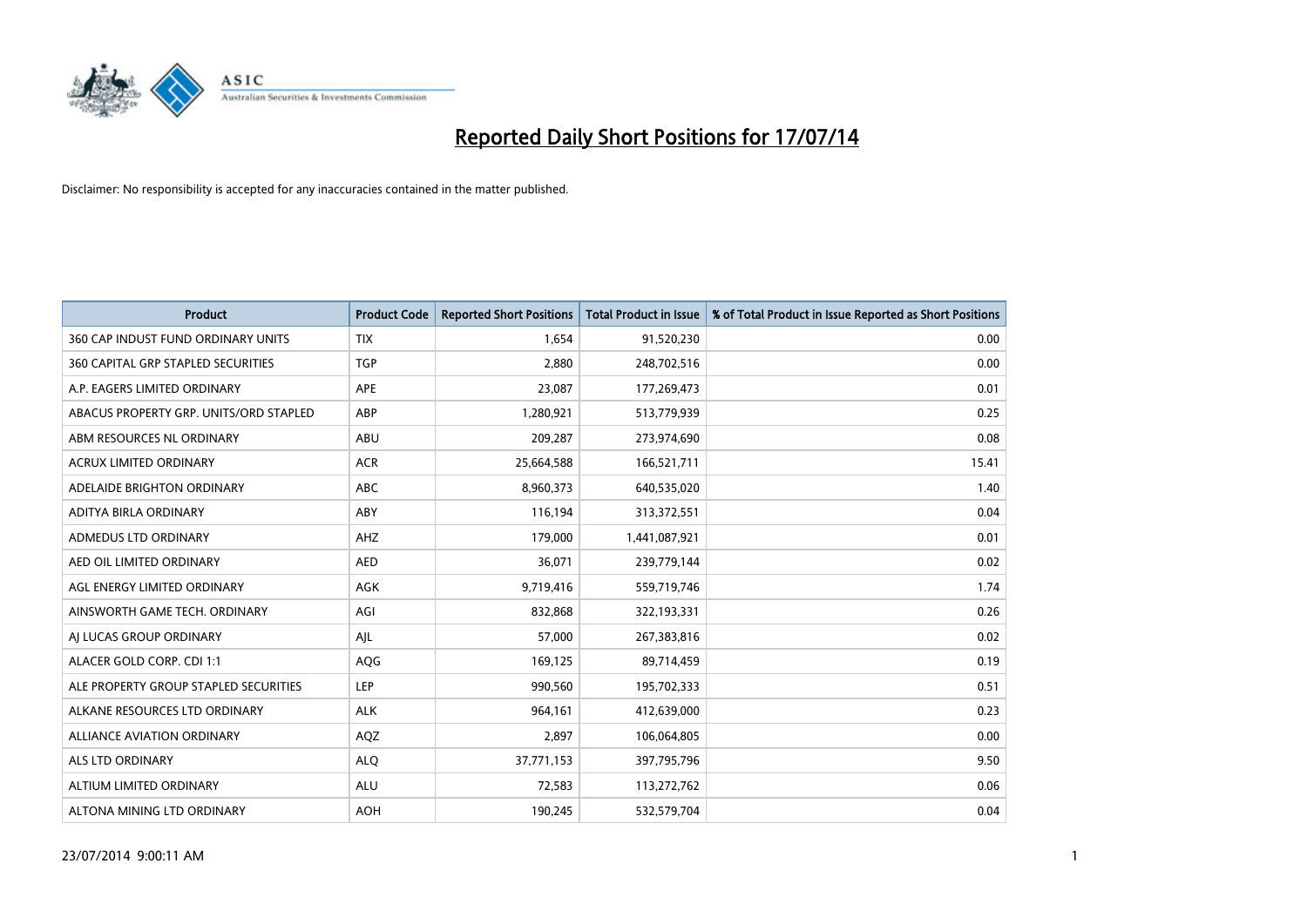

| <b>Product</b>                          | <b>Product Code</b> | <b>Reported Short Positions</b> | Total Product in Issue | % of Total Product in Issue Reported as Short Positions |
|-----------------------------------------|---------------------|---------------------------------|------------------------|---------------------------------------------------------|
| ALUMINA LIMITED ORDINARY                | <b>AWC</b>          | 93,418,157                      | 2,806,225,615          | 3.33                                                    |
| AMALGAMATED HOLDINGS ORDINARY           | <b>AHD</b>          | 11,878                          | 157,864,530            | 0.01                                                    |
| AMCOM TELECOMM. ORDINARY                | <b>AMM</b>          | 2,330,901                       | 264,835,089            | 0.88                                                    |
| AMCOR LIMITED ORDINARY                  | AMC                 | 4,941,113                       | 1,206,684,923          | 0.41                                                    |
| AMP CAPITAL CHINA ORDINARY UNITS        | AGF                 | 10,984,000                      | 374,593,484            | 2.93                                                    |
| AMP LIMITED ORDINARY                    | AMP                 | 27,826,558                      | 2,957,737,964          | 0.94                                                    |
| ANSELL LIMITED ORDINARY                 | <b>ANN</b>          | 5,946,475                       | 152,937,881            | 3.89                                                    |
| ANTARES ENERGY LTD ORDINARY             | <b>AZZ</b>          | 347,444                         | 255,000,000            | 0.14                                                    |
| ANZ BANKING GRP LTD ORDINARY            | ANZ                 | 7,502,853                       | 2,756,583,456          | 0.27                                                    |
| APA GROUP STAPLED SECURITIES            | <b>APA</b>          | 14,973,825                      | 835,750,807            | 1.79                                                    |
| APN NEWS & MEDIA ORDINARY               | <b>APN</b>          | 1,829,179                       | 1,029,041,356          | 0.18                                                    |
| AQUARIUS PLATINUM. ORDINARY             | <b>AQP</b>          | 1,173,340                       | 1,464,310,359          | 0.08                                                    |
| AQUILA RESOURCES ORDINARY               | <b>AQA</b>          | 427,979                         | 411,804,442            | 0.10                                                    |
| ARB CORPORATION ORDINARY                | <b>ARP</b>          | 1,507,689                       | 72,493,302             | 2.08                                                    |
| ARDENT LEISURE GROUP STAPLED SECURITIES | AAD                 | 4,756,437                       | 405,055,708            | 1.17                                                    |
| ARISTOCRAT LEISURE ORDINARY             | <b>ALL</b>          | 1,441,174                       | 622,710,823            | 0.23                                                    |
| ARRIUM LTD ORDINARY                     | ARI                 | 32,427,780                      | 1,366,183,142          | 2.37                                                    |
| ASALEO CARE LIMITED ORDINARY            | AHY                 | 3,500,000                       | 603,059,070            | 0.58                                                    |
| ASCIANO LIMITED ORDINARY                | <b>AIO</b>          | 12,134,267                      | 975,385,664            | 1.24                                                    |
| ASG GROUP LIMITED ORDINARY              | ASZ                 | 552,724                         | 206,720,839            | 0.27                                                    |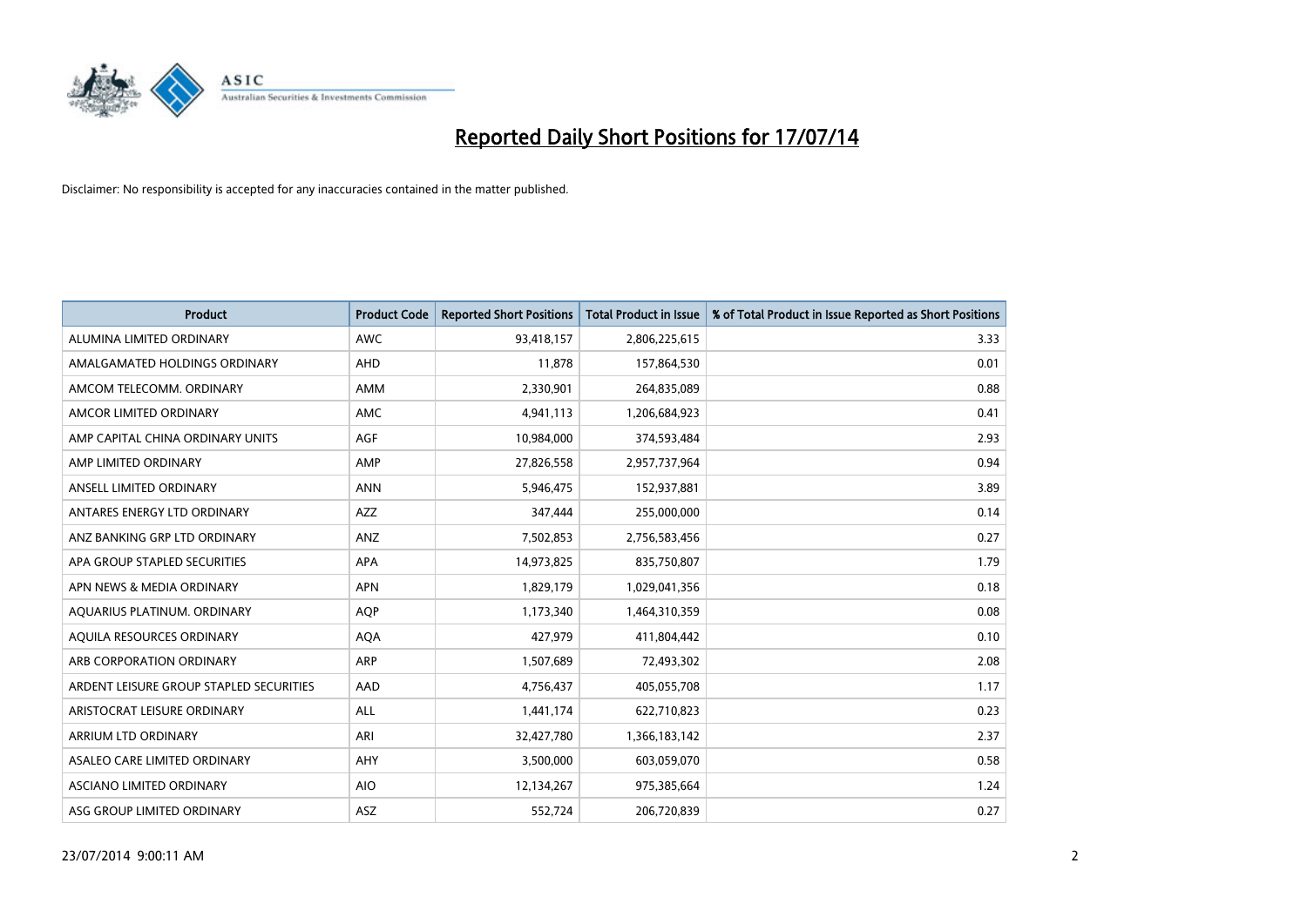

| <b>Product</b>                            | <b>Product Code</b> | <b>Reported Short Positions</b> | <b>Total Product in Issue</b> | % of Total Product in Issue Reported as Short Positions |
|-------------------------------------------|---------------------|---------------------------------|-------------------------------|---------------------------------------------------------|
| ASPEN GROUP ORD/UNITS STAPLED             | <b>APZ</b>          | 21,730                          | 119,948,774                   | 0.02                                                    |
| ASTRO JAP PROP GROUP STAPLED US PROHIBIT. | AJA                 | 16,291                          | 67,211,752                    | 0.02                                                    |
| ASX LIMITED ORDINARY                      | ASX                 | 5,056,722                       | 193,595,162                   | 2.61                                                    |
| ATLAS IRON LIMITED ORDINARY               | AGO                 | 122,588,115                     | 915,496,158                   | 13.39                                                   |
| ATRUM COAL NL ORDINARY                    | <b>ATU</b>          | 186,439                         | 76,305,842                    | 0.24                                                    |
| AURIZON HOLDINGS LTD ORDINARY             | AZJ                 | 5,313,156                       | 2,137,284,503                 | 0.25                                                    |
| AURORA OIL & GAS ORDINARY                 | <b>AUT</b>          | 15,477                          | 448,785,778                   | 0.00                                                    |
| AUSDRILL LIMITED ORDINARY                 | ASL                 | 22,989,425                      | 312,277,224                   | 7.36                                                    |
| AUSENCO LIMITED ORDINARY                  | AAX                 | 2,933,303                       | 168,449,799                   | 1.74                                                    |
| <b>AUSTAL LIMITED ORDINARY</b>            | ASB                 | 131,147                         | 346,379,377                   | 0.04                                                    |
| AUSTBROKERS HOLDINGS ORDINARY             | <b>AUB</b>          | 375,377                         | 59,955,596                    | 0.63                                                    |
| AUSTIN ENGINEERING ORDINARY               | ANG                 | 1,389,781                       | 84,274,004                    | 1.65                                                    |
| AUSTRALAND PROPERTY STAPLED SECURITY      | <b>ALZ</b>          | 34,222                          | 578,984,528                   | 0.01                                                    |
| AUSTRALIAN AGRICULT, ORDINARY             | AAC                 | 3,710,032                       | 532,474,721                   | 0.70                                                    |
| AUSTRALIAN FOUNDAT, ORDINARY              | AFI                 | 100                             | 1,049,055,166                 | 0.00                                                    |
| AUSTRALIAN INFR LTD ORDINARY              | <b>AIX</b>          | 14,364                          | 620,733,944                   | 0.00                                                    |
| AUSTRALIAN PHARM. ORDINARY                | API                 | 10,788,195                      | 488,115,883                   | 2.21                                                    |
| AUTOMOTIVE HOLDINGS ORDINARY              | AHE                 | 447,661                         | 306,437,941                   | 0.15                                                    |
| AVANCO RESOURCES LTD ORDINARY             | AVB                 | 89,724                          | 1,661,675,855                 | 0.01                                                    |
| AVEO GROUP STAPLED SECURITIES             | <b>AOG</b>          | 10,917,722                      | 500,111,460                   | 2.18                                                    |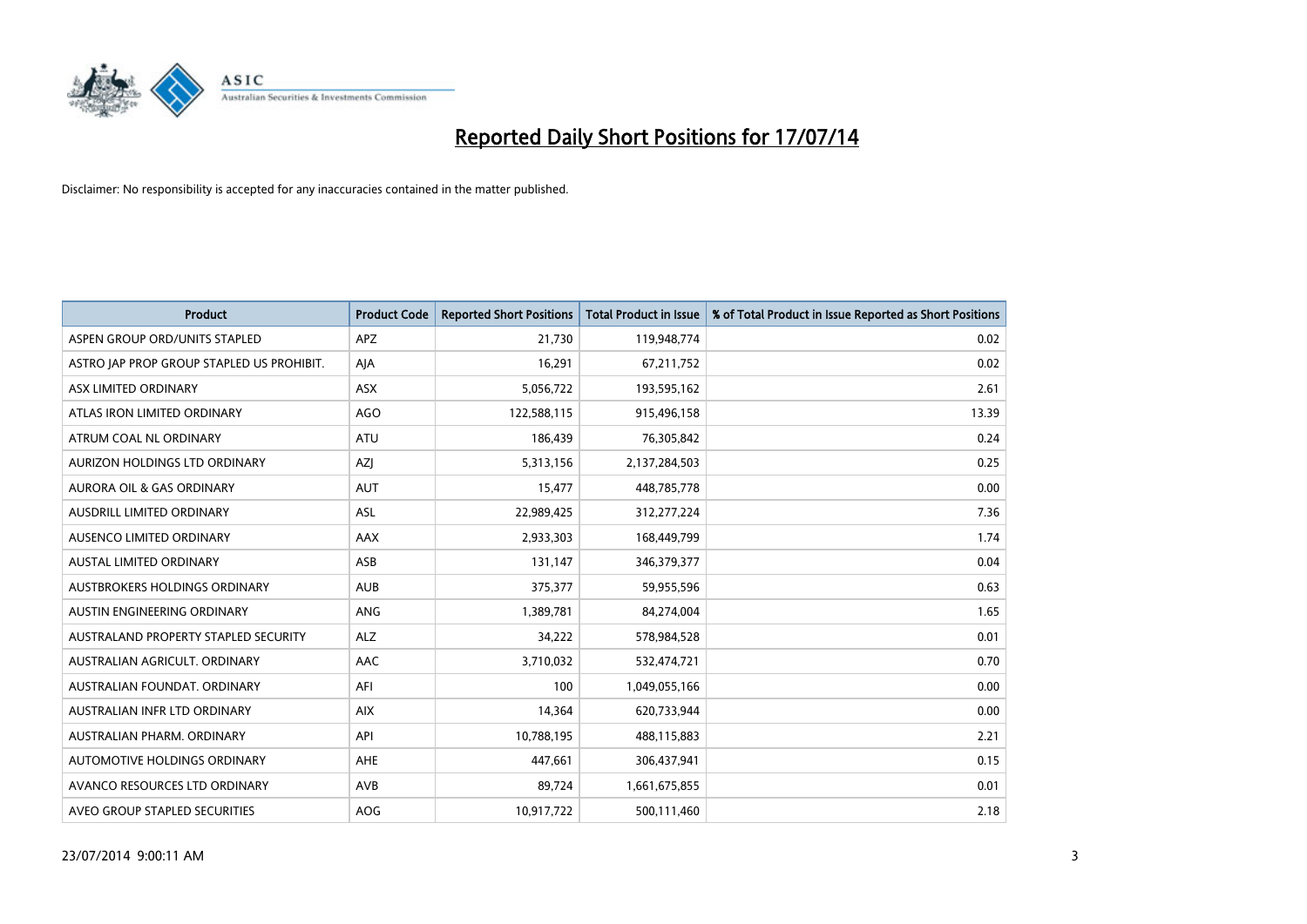

| <b>Product</b>                       | <b>Product Code</b> | <b>Reported Short Positions</b> | <b>Total Product in Issue</b> | % of Total Product in Issue Reported as Short Positions |
|--------------------------------------|---------------------|---------------------------------|-------------------------------|---------------------------------------------------------|
| AWE LIMITED ORDINARY                 | <b>AWE</b>          | 1,948,506                       | 522,696,385                   | 0.37                                                    |
| AZONTO PET LTD ORDINARY              | APY                 | $\mathbf{1}$                    | 1,158,625,100                 | 0.00                                                    |
| AZUMAH RESOURCES ORDINARY            | <b>AZM</b>          | $\mathbf{1}$                    | 358,316,919                   | 0.00                                                    |
| BANDANNA ENERGY ORDINARY             | <b>BND</b>          | 24,135,792                      | 528,481,199                   | 4.57                                                    |
| BANK OF QUEENSLAND. ORDINARY         | <b>BOQ</b>          | 3,013,857                       | 362,516,534                   | 0.83                                                    |
| <b>BANNERMAN RESOURCES ORDINARY</b>  | <b>BMN</b>          | 199,998                         | 328,995,150                   | 0.06                                                    |
| <b>BASE RES LIMITED ORDINARY</b>     | <b>BSE</b>          | 5,517,119                       | 561,840,029                   | 0.98                                                    |
| BATHURST RES LTD. ORDINARY           | <b>BRL</b>          | 1,558,214                       | 947,754,948                   | 0.16                                                    |
| <b>BC IRON LIMITED ORDINARY</b>      | <b>BCI</b>          | 3,109,105                       | 124,345,439                   | 2.50                                                    |
| BEACH ENERGY LIMITED ORDINARY        | <b>BPT</b>          | 18,485,855                      | 1,292,897,809                 | 1.43                                                    |
| BEADELL RESOURCE LTD ORDINARY        | <b>BDR</b>          | 18,881,606                      | 798,657,280                   | 2.36                                                    |
| <b>BEGA CHEESE LTD ORDINARY</b>      | <b>BGA</b>          | 696,319                         | 152,245,802                   | 0.46                                                    |
| BENDIGO AND ADELAIDE ORDINARY        | <b>BEN</b>          | 11,847,312                      | 447,880,513                   | 2.65                                                    |
| BENITEC BIOPHARMA ORDINARY           | <b>BLT</b>          | 1,395                           | 114,898,793                   | 0.00                                                    |
| BENTHAM IMF LTD ORDINARY             | <b>IMF</b>          | 3,932,366                       | 165,370,269                   | 2.38                                                    |
| BERKELEY RESOURCES ORDINARY          | <b>BKY</b>          | 9,012                           | 180,361,323                   | 0.00                                                    |
| BETASHARES ASX RES ETF UNITS         | <b>ORE</b>          | 512,000                         | 2,922,150                     | 17.52                                                   |
| <b>BHP BILLITON LIMITED ORDINARY</b> | <b>BHP</b>          | 7,806,699                       | 3,211,691,105                 | 0.24                                                    |
| <b>BIGAIR GROUP LIMITED ORDINARY</b> | <b>BGL</b>          | 45,160                          | 172,872,340                   | 0.03                                                    |
| <b>BILLABONG ORDINARY</b>            | <b>BBG</b>          | 12,956,922                      | 990,370,034                   | 1.31                                                    |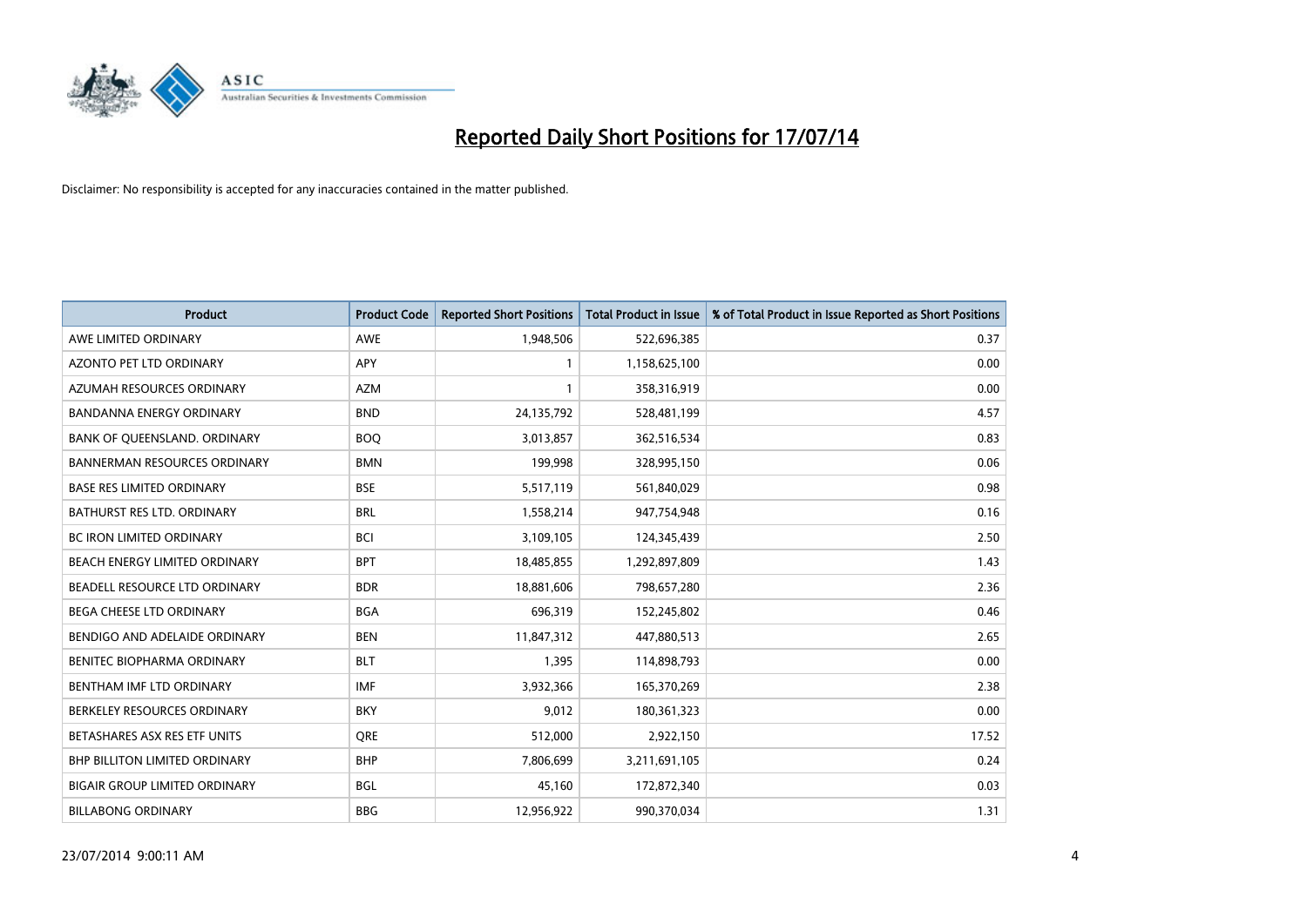

| <b>Product</b>                                | <b>Product Code</b> | <b>Reported Short Positions</b> | <b>Total Product in Issue</b> | % of Total Product in Issue Reported as Short Positions |
|-----------------------------------------------|---------------------|---------------------------------|-------------------------------|---------------------------------------------------------|
| BIRIMIAN GOLD LTD ORDINARY                    | <b>BGS</b>          | 450,000                         | 864, 981, 654                 | 0.05                                                    |
| BLACKMORES LIMITED ORDINARY                   | BKL                 | 7,268                           | 17,114,947                    | 0.04                                                    |
| <b>BLACKTHORN RESOURCES ORD US PROHIBITED</b> | <b>BTR</b>          | 4,019                           | 164,285,950                   | 0.00                                                    |
| <b>BLUESCOPE STEEL LTD ORDINARY</b>           | <b>BSL</b>          | 654,977                         | 558,848,896                   | 0.12                                                    |
| <b>BOART LONGYEAR ORDINARY</b>                | <b>BLY</b>          | 37,157,656                      | 461,163,412                   | 8.06                                                    |
| <b>BORAL LIMITED, ORDINARY</b>                | <b>BLD</b>          | 18,336,472                      | 782,736,249                   | 2.34                                                    |
| <b>BRADKEN LIMITED ORDINARY</b>               | <b>BKN</b>          | 15,717,866                      | 171,027,249                   | 9.19                                                    |
| <b>BRAMBLES LIMITED ORDINARY</b>              | <b>BXB</b>          | 2,052,881                       | 1,563,424,990                 | 0.13                                                    |
| <b>BREVILLE GROUP LTD ORDINARY</b>            | <b>BRG</b>          | 3,613,470                       | 130,095,322                   | 2.78                                                    |
| <b>BRICKWORKS LIMITED ORDINARY</b>            | <b>BKW</b>          | 94,467                          | 148,038,996                   | 0.06                                                    |
| BROCKMAN MINING LTD ORDINARY                  | <b>BCK</b>          | 414,026                         | 8,381,982,131                 | 0.00                                                    |
| <b>BURU ENERGY ORDINARY</b>                   | <b>BRU</b>          | 18,784,713                      | 298,505,530                   | 6.29                                                    |
| <b>BWP TRUST ORDINARY UNITS</b>               | <b>BWP</b>          | 8,454,592                       | 634,395,195                   | 1.33                                                    |
| <b>CABCHARGE AUSTRALIA ORDINARY</b>           | CAB                 | 10,118,545                      | 120,430,683                   | 8.40                                                    |
| CALTEX AUSTRALIA ORDINARY                     | <b>CTX</b>          | 3,835,857                       | 270,000,000                   | 1.42                                                    |
| CAPITOL HEALTH ORDINARY                       | CAI                 | 306,591                         | 431,180,115                   | 0.07                                                    |
| CARDNO LIMITED ORDINARY                       | CDD                 | 7,620,388                       | 163,266,973                   | 4.67                                                    |
| CARINDALE PROPERTY UNIT                       | <b>CDP</b>          | 130                             | 70,000,000                    | 0.00                                                    |
| CARNARVON PETROLEUM ORDINARY                  | <b>CVN</b>          | 734                             | 987,176,977                   | 0.00                                                    |
| CARSALES.COM LTD ORDINARY                     | <b>CRZ</b>          | 6,757,932                       | 237,828,965                   | 2.84                                                    |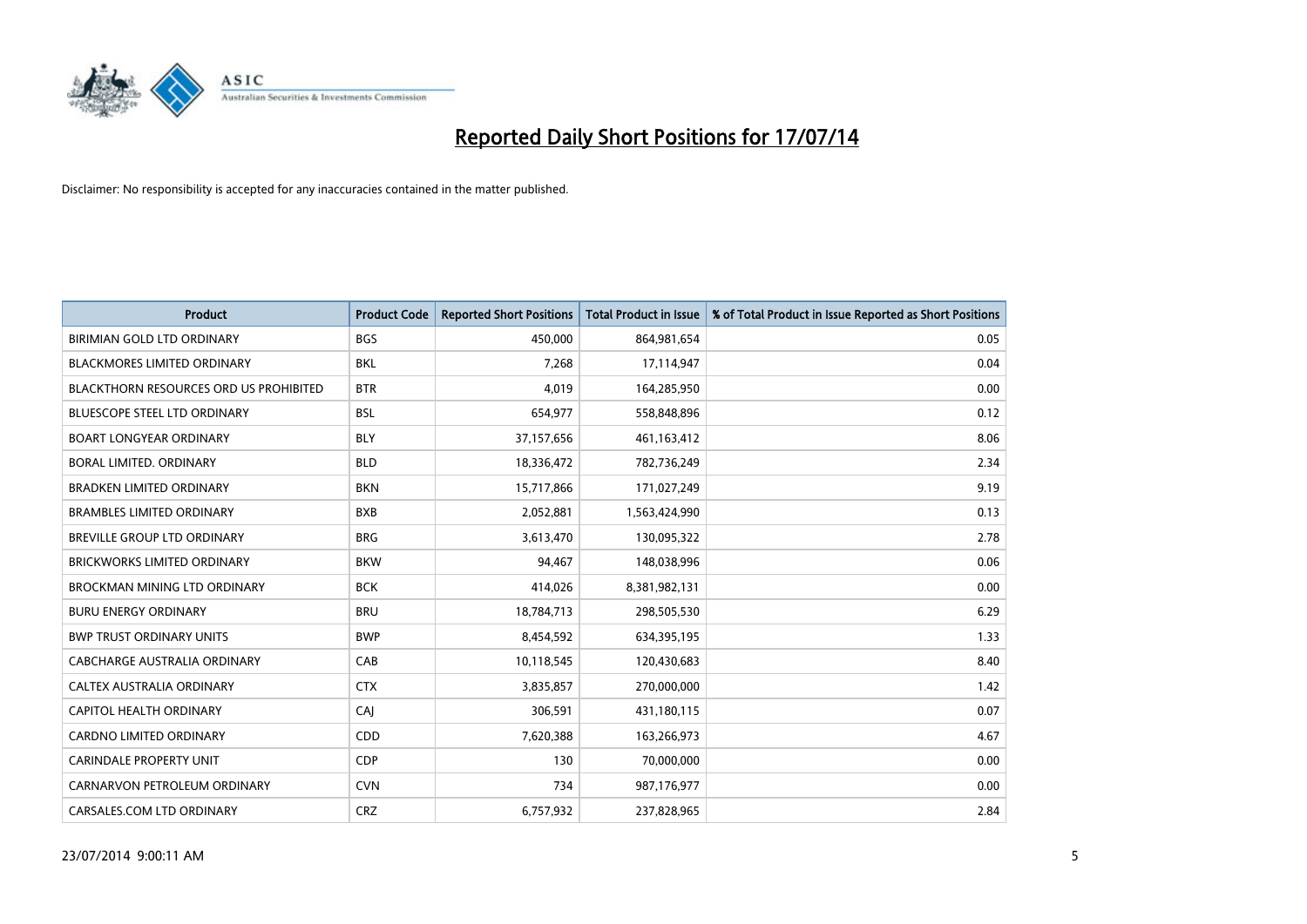

| <b>Product</b>                          | <b>Product Code</b> | <b>Reported Short Positions</b> | <b>Total Product in Issue</b> | % of Total Product in Issue Reported as Short Positions |
|-----------------------------------------|---------------------|---------------------------------|-------------------------------|---------------------------------------------------------|
| <b>CASH CONVERTERS ORDINARY</b>         | CCV                 | 9,385,281                       | 428,886,124                   | 2.19                                                    |
| CEDAR WOODS PROP. ORDINARY              | <b>CWP</b>          | 186,555                         | 78,336,371                    | 0.24                                                    |
| CENTRAL PETROLEUM ORDINARY              | <b>CTP</b>          | 1,668,836                       | 348,718,957                   | 0.48                                                    |
| CERAMIC FUEL CELLS ORDINARY             | <b>CFU</b>          | 4,058                           | 2,507,761,565                 | 0.00                                                    |
| CFS RETAIL TRUST GRP STAPLED SECURITIES | <b>CFX</b>          | 61,978,866                      | 3,018,050,810                 | 2.05                                                    |
| <b>CHALLENGER LIMITED ORDINARY</b>      | <b>CGF</b>          | 382,408                         | 530,862,585                   | 0.07                                                    |
| CHANDLER MACLEOD LTD ORDINARY           | <b>CMG</b>          | 32,905                          | 547,985,086                   | 0.01                                                    |
| CHARTER HALL GROUP STAPLED US PROHIBIT. | <b>CHC</b>          | 325,283                         | 347,989,262                   | 0.09                                                    |
| <b>CHARTER HALL RETAIL UNITS</b>        | <b>COR</b>          | 10,532,097                      | 369,040,750                   | 2.85                                                    |
| <b>CHORUS LIMITED ORDINARY</b>          | <b>CNU</b>          | 127,039                         | 396,369,767                   | 0.03                                                    |
| COAL OF AFRICA LTD ORDINARY             | <b>CZA</b>          | 426                             | 1,048,368,613                 | 0.00                                                    |
| <b>COALSPUR MINES LTD ORDINARY</b>      | <b>CPL</b>          | 2,773,632                       | 641,544,455                   | 0.43                                                    |
| COBAR CONSOLIDATED ORDINARY             | CCU                 | 100,000                         | 329,715,353                   | 0.03                                                    |
| COCA-COLA AMATIL ORDINARY               | <b>CCL</b>          | 9,997,125                       | 763,590,249                   | 1.31                                                    |
| <b>COCHLEAR LIMITED ORDINARY</b>        | COH                 | 10,354,441                      | 57,062,020                    | 18.15                                                   |
| COCKATOO COAL ORDINARY                  | <b>COK</b>          | 167,987                         | 4,560,196,928                 | 0.00                                                    |
| CODAN LIMITED ORDINARY                  | <b>CDA</b>          | 546,871                         | 176,969,924                   | 0.31                                                    |
| <b>COFFEY INTERNATIONAL ORDINARY</b>    | <b>COF</b>          | 7,994                           | 255,833,165                   | 0.00                                                    |
| <b>COKAL LTD ORDINARY</b>               | <b>CKA</b>          | 21,253                          | 471,103,926                   | 0.00                                                    |
| <b>COLLECTION HOUSE ORDINARY</b>        | <b>CLH</b>          | 2,316,627                       | 129,717,785                   | 1.79                                                    |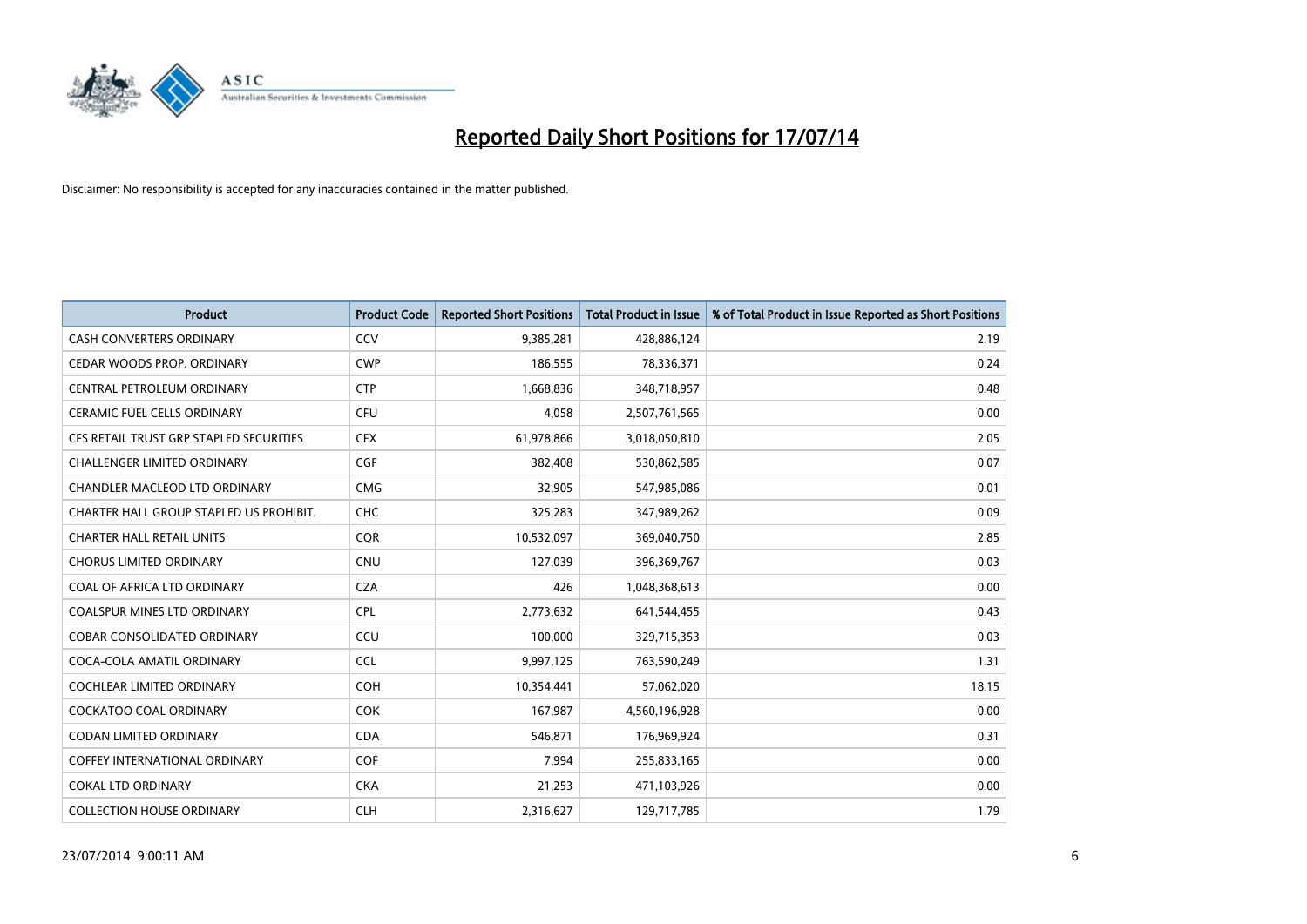

| <b>Product</b>                          | <b>Product Code</b> | <b>Reported Short Positions</b> | <b>Total Product in Issue</b> | % of Total Product in Issue Reported as Short Positions |
|-----------------------------------------|---------------------|---------------------------------|-------------------------------|---------------------------------------------------------|
| COMMONWEALTH BANK, ORDINARY             | <b>CBA</b>          | 10,087,687                      | 1,621,319,194                 | 0.62                                                    |
| <b>COMPASS RESOURCES ORDINARY</b>       | <b>CMR</b>          | 7,472                           | 1,403,744,100                 | 0.00                                                    |
| <b>COMPUTERSHARE LTD ORDINARY</b>       | <b>CPU</b>          | 10,407,293                      | 556,203,079                   | 1.87                                                    |
| COOPER ENERGY LTD ORDINARY              | <b>COE</b>          | 1,671                           | 329,235,509                   | 0.00                                                    |
| <b>CORP TRAVEL LIMITED ORDINARY</b>     | <b>CTD</b>          | 279,698                         | 89,931,376                    | 0.31                                                    |
| <b>COVER-MORE GRP LTD ORDINARY</b>      | <b>CVO</b>          | 6,177,331                       | 317,750,000                   | 1.94                                                    |
| <b>CREDIT CORP GROUP ORDINARY</b>       | <b>CCP</b>          | 175,592                         | 46,131,882                    | 0.38                                                    |
| <b>CROMWELL PROP STAPLED SECURITIES</b> | <b>CMW</b>          | 11,270,850                      | 1,727,280,850                 | 0.65                                                    |
| <b>CROWE HORWATH AUS ORDINARY</b>       | <b>CRH</b>          | 472,156                         | 273,005,429                   | 0.17                                                    |
| <b>CROWN RESORTS LTD ORDINARY</b>       | <b>CWN</b>          | 5,208,743                       | 728,394,185                   | 0.72                                                    |
| <b>CSG LIMITED ORDINARY</b>             | CSV                 | 162,211                         | 278,840,492                   | 0.06                                                    |
| <b>CSL LIMITED ORDINARY</b>             | <b>CSL</b>          | 990,031                         | 475,835,336                   | 0.21                                                    |
| <b>CSR LIMITED ORDINARY</b>             | <b>CSR</b>          | 17,834,500                      | 506,000,315                   | 3.52                                                    |
| <b>CUDECO LIMITED ORDINARY</b>          | CDU                 | 8,938,047                       | 235,119,260                   | 3.80                                                    |
| DART ENERGY LTD ORDINARY                | <b>DTE</b>          | 2,850,693                       | 1,108,752,733                 | 0.26                                                    |
| DATA#3 LIMITED ORDINARY                 | DTL                 | 304,675                         | 153,974,950                   | 0.20                                                    |
| DAVID JONES LIMITED ORDINARY            | <b>DJS</b>          | 10,462,335                      | 537,137,845                   | 1.95                                                    |
| <b>DECMIL GROUP LIMITED ORDINARY</b>    | <b>DCG</b>          | 1,369,756                       | 168,657,794                   | 0.81                                                    |
| DEEP YELLOW LIMITED ORDINARY            | <b>DYL</b>          | 1,050                           | 1,619,952,347                 | 0.00                                                    |
| DEXUS PROPERTY GROUP STAPLED UNITS      | <b>DXS</b>          | 23,535,045                      | 5,433,110,810                 | 0.43                                                    |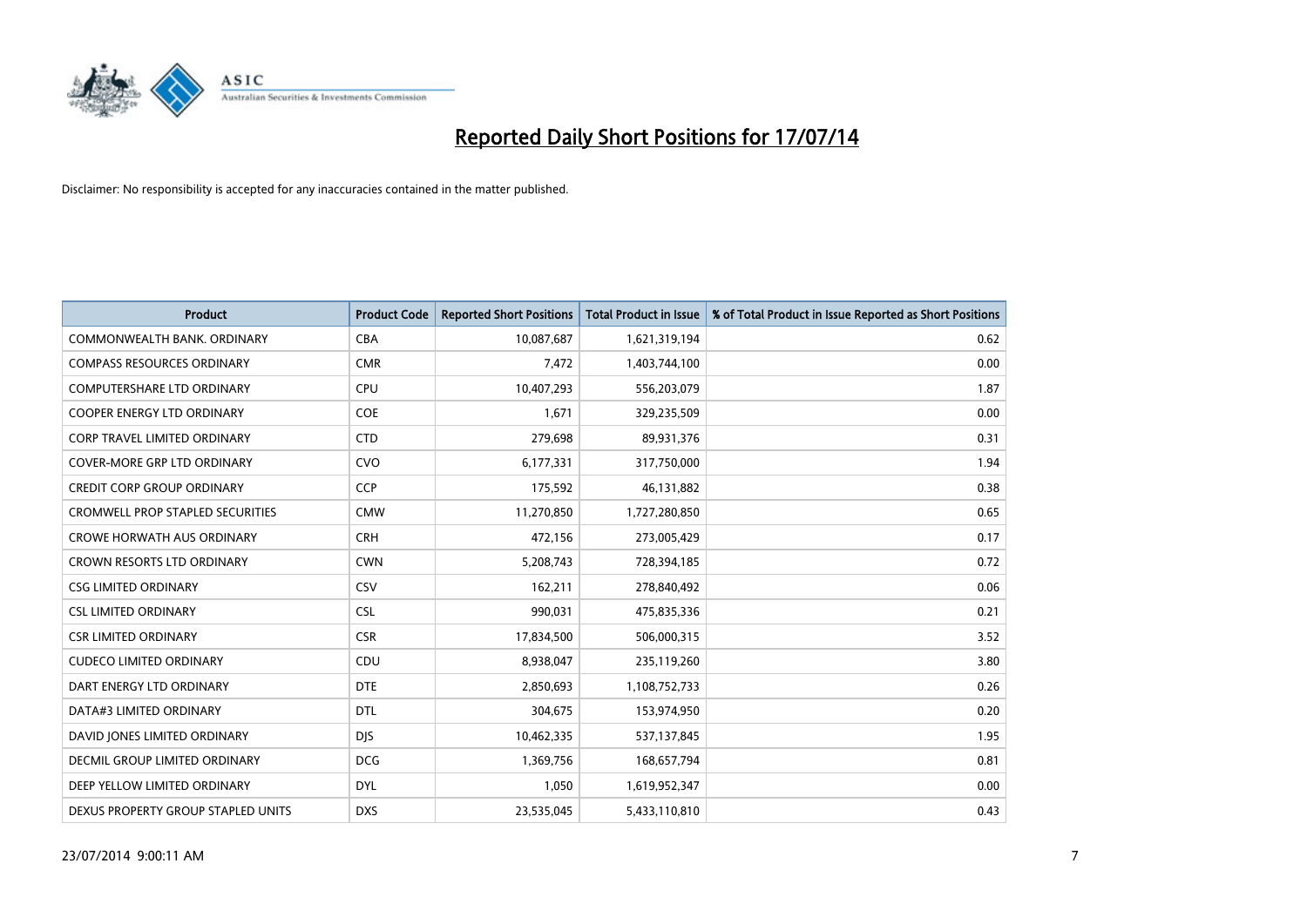

| <b>Product</b>                    | <b>Product Code</b> | <b>Reported Short Positions</b> | <b>Total Product in Issue</b> | % of Total Product in Issue Reported as Short Positions |
|-----------------------------------|---------------------|---------------------------------|-------------------------------|---------------------------------------------------------|
| DICK SMITH HLDGS ORDINARY         | <b>DSH</b>          | 17,483,540                      | 236,511,364                   | 7.39                                                    |
| DISCOVERY METALS LTD ORDINARY     | <b>DML</b>          | 1,361,338                       | 644,039,581                   | 0.21                                                    |
| DOMINO PIZZA ENTERPR ORDINARY     | <b>DMP</b>          | 2,229,730                       | 85,933,273                    | 2.59                                                    |
| DONACO INTERNATIONAL ORDINARY     | <b>DNA</b>          | 2,110,499                       | 460,282,631                   | 0.46                                                    |
| DORAY MINERALS LTD ORDINARY       | <b>DRM</b>          | 72,678                          | 164,551,768                   | 0.04                                                    |
| DOWNER EDI LIMITED ORDINARY       | <b>DOW</b>          | 19,222,515                      | 435,399,975                   | 4.41                                                    |
| DRILLSEARCH ENERGY ORDINARY       | <b>DLS</b>          | 16,860,444                      | 445,898,470                   | 3.78                                                    |
| DUET GROUP STAPLED US PROHIBIT.   | <b>DUE</b>          | 6,700,162                       | 1,317,809,323                 | 0.51                                                    |
| DULUXGROUP LIMITED ORDINARY       | <b>DLX</b>          | 1,305,525                       | 383,503,942                   | 0.34                                                    |
| <b>DWS LTD ORDINARY</b>           | <b>DWS</b>          | 145,096                         | 132,362,763                   | 0.11                                                    |
| ECHO ENTERTAINMENT ORDINARY       | <b>EGP</b>          | 8,267,674                       | 825,672,730                   | 1.00                                                    |
| ELDERS LIMITED ORDINARY           | <b>ELD</b>          | 19,076,591                      | 455,013,329                   | 4.19                                                    |
| ELEMENTAL MINERALS ORDINARY       | <b>ELM</b>          | 129,128                         | 305,063,391                   | 0.04                                                    |
| <b>EMECO HOLDINGS ORDINARY</b>    | <b>EHL</b>          | 9,092,602                       | 599,675,707                   | 1.52                                                    |
| <b>ENDEAVOUR MIN CORP CDI 1:1</b> | <b>EVR</b>          | 31,265                          | 55,837,996                    | 0.06                                                    |
| ENERGY RESOURCES ORDINARY 'A'     | ERA                 | 10,181,733                      | 517,725,062                   | 1.97                                                    |
| ENERGY WORLD CORPOR. ORDINARY     | <b>EWC</b>          | 43,168,846                      | 1,734,166,672                 | 2.49                                                    |
| <b>ENVESTRA LIMITED ORDINARY</b>  | <b>ENV</b>          | 845,379                         | 1,796,808,474                 | 0.05                                                    |
| EQUATORIAL RES LTD ORDINARY       | EQX                 | 174                             | 122,185,353                   | 0.00                                                    |
| EQUITY TRUSTEES ORDINARY          | EQT                 | 19                              | 19,105,788                    | 0.00                                                    |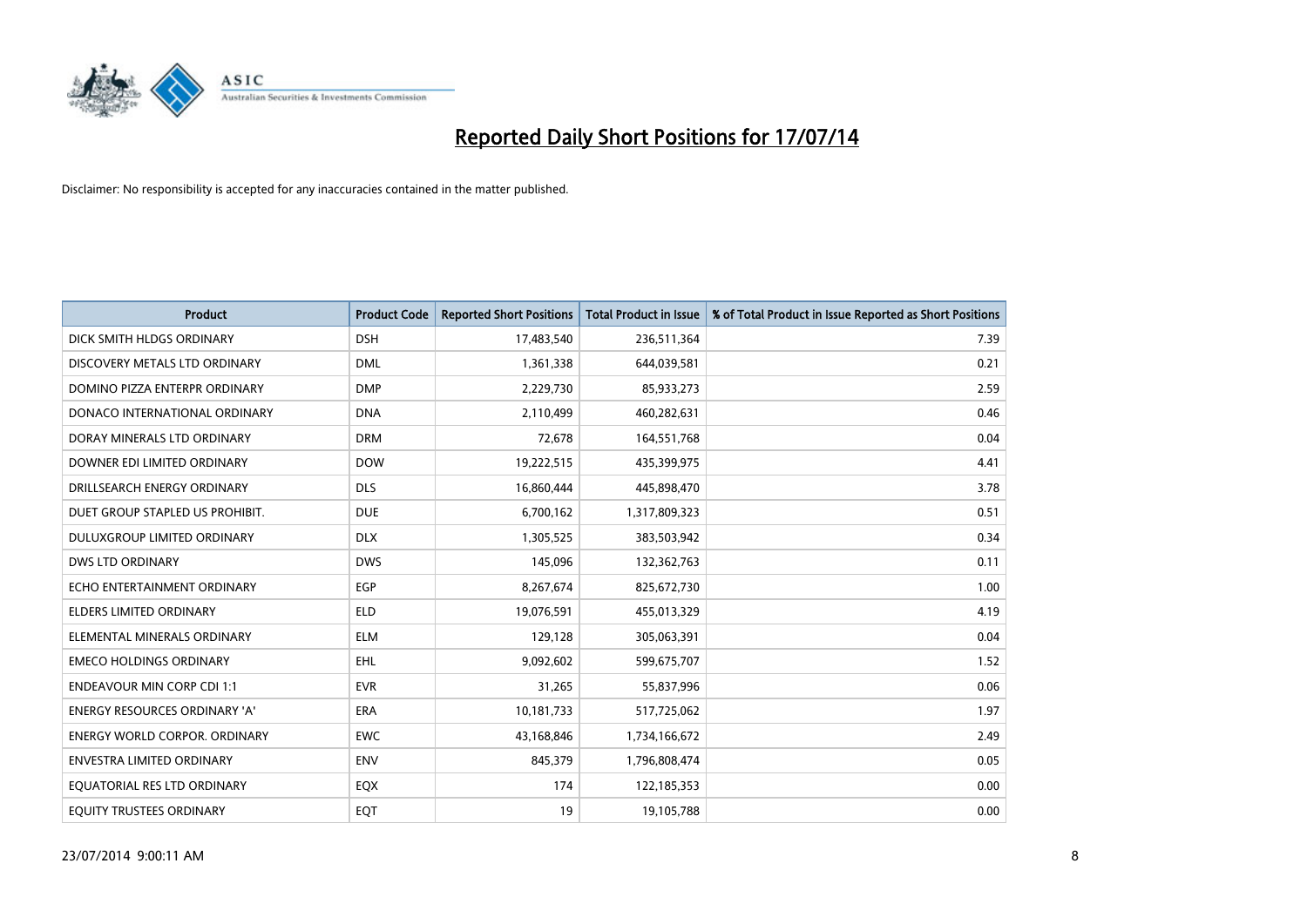

| <b>Product</b>                         | <b>Product Code</b> | <b>Reported Short Positions</b> | <b>Total Product in Issue</b> | % of Total Product in Issue Reported as Short Positions |
|----------------------------------------|---------------------|---------------------------------|-------------------------------|---------------------------------------------------------|
| ERM POWER LIMITED ORDINARY             | EPW                 | 568,455                         | 239,269,727                   | 0.24                                                    |
| EVOLUTION MINING LTD ORDINARY          | <b>EVN</b>          | 26,885,104                      | 712,493,836                   | 3.77                                                    |
| FAIRFAX MEDIA LTD ORDINARY             | <b>FXI</b>          | 76,873,531                      | 2,351,955,725                 | 3.27                                                    |
| <b>FANTASTIC HOLDINGS ORDINARY</b>     | <b>FAN</b>          | 14,654                          | 103,068,398                   | 0.01                                                    |
| <b>FAR LTD ORDINARY</b>                | <b>FAR</b>          | 4,924,327                       | 2,699,846,742                 | 0.18                                                    |
| FEDERATION CNTRES ORD/UNIT STAPLED SEC | <b>FDC</b>          | 1,401,089                       | 1,427,641,565                 | 0.10                                                    |
| FINBAR GROUP LIMITED ORDINARY          | <b>FRI</b>          | 20,280                          | 227,018,204                   | 0.01                                                    |
| FISHER & PAYKEL H. ORDINARY            | <b>FPH</b>          | 1,984                           | 555,524,429                   | 0.00                                                    |
| FLEETWOOD CORP ORDINARY                | <b>FWD</b>          | 2,189,097                       | 60,581,211                    | 3.61                                                    |
| FLETCHER BUILDING ORDINARY             | <b>FBU</b>          | 1,444,263                       | 687,854,788                   | 0.21                                                    |
| FLEXIGROUP LIMITED ORDINARY            | <b>FXL</b>          | 4,517,531                       | 304,096,060                   | 1.49                                                    |
| FLIGHT CENTRE TRAVEL ORDINARY          | <b>FLT</b>          | 5,909,975                       | 100,571,642                   | 5.88                                                    |
| FLINDERS MINES LTD ORDINARY            | <b>FMS</b>          | 14,150,000                      | 2,400,995,602                 | 0.59                                                    |
| <b>FOCUS MINERALS LTD ORDINARY</b>     | <b>FML</b>          | 3,126,095                       | 9,137,375,877                 | 0.03                                                    |
| <b>FOLKESTONE EDU TRUST UNITS</b>      | <b>FET</b>          | 13                              | 205,069,661                   | 0.00                                                    |
| FONTERRA SHARE FUND ORDINARY UNITS     | <b>FSF</b>          | 83                              | 107,608,468                   | 0.00                                                    |
| FORGE GROUP LIMITED ORDINARY           | FGE                 | 283,130                         | 86,169,014                    | 0.33                                                    |
| FORTESCUE METALS GRP ORDINARY          | <b>FMG</b>          | 228,652,990                     | 3,113,798,151                 | 7.34                                                    |
| FREEDOM FOOD LTD ORDINARY              | <b>FNP</b>          | 13,870                          | 150,645,371                   | 0.01                                                    |
| <b>G.U.D. HOLDINGS ORDINARY</b>        | GUD                 | 3,070,261                       | 70,939,492                    | 4.33                                                    |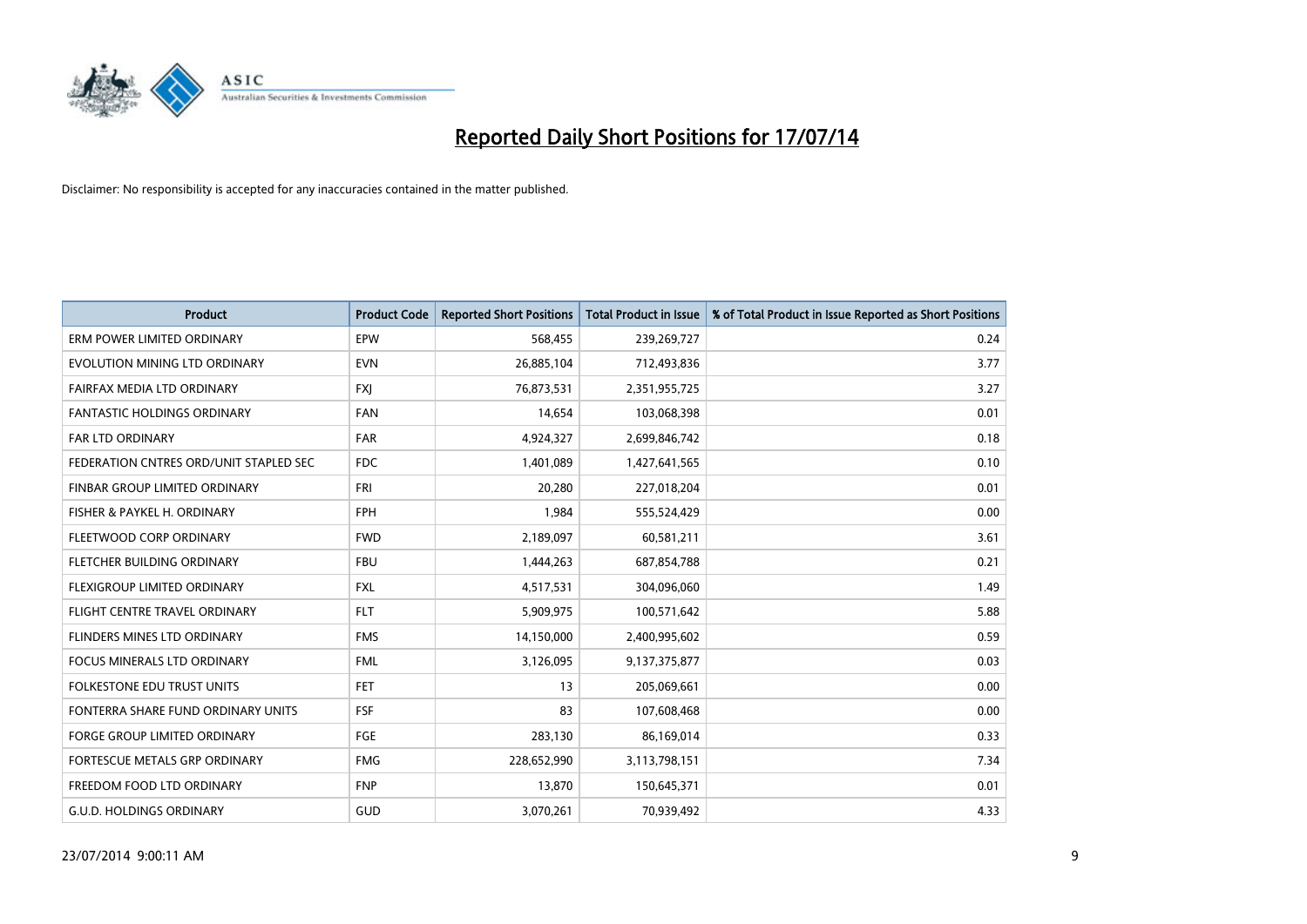

| <b>Product</b>                                   | <b>Product Code</b> | <b>Reported Short Positions</b> | <b>Total Product in Issue</b> | % of Total Product in Issue Reported as Short Positions |
|--------------------------------------------------|---------------------|---------------------------------|-------------------------------|---------------------------------------------------------|
| <b>G8 EDUCATION LIMITED ORDINARY</b>             | <b>GEM</b>          | 10,996,455                      | 332,073,918                   | 3.31                                                    |
| <b>GALAXY RESOURCES ORDINARY</b>                 | <b>GXY</b>          | 46,556                          | 1,027,077,829                 | 0.00                                                    |
| <b>GDI PROPERTY GRP STAPLED SECURITIES</b>       | GDI                 | 168,323                         | 567,575,025                   | 0.03                                                    |
| <b>GENETIC TECHNOLOGIES ORDINARY</b>             | GTG                 | 939,000                         | 637,146,442                   | 0.15                                                    |
| <b>GENWORTH MORTGAGE ORDINARY</b>                | <b>GMA</b>          | 629,411                         | 650,000,000                   | 0.10                                                    |
| <b>GEODYNAMICS LIMITED ORDINARY</b>              | GDY                 | 819                             | 435,880,130                   | 0.00                                                    |
| <b>GINDALBIE METALS LTD ORDINARY</b>             | GBG                 | 35,086,200                      | 1,494,143,745                 | 2.35                                                    |
| <b>GOODMAN FIELDER. ORDINARY</b>                 | <b>GFF</b>          | 13,448,709                      | 1,955,559,207                 | 0.69                                                    |
| <b>GOODMAN GROUP STAPLED</b>                     | <b>GMG</b>          | 8,881,083                       | 1,727,685,976                 | 0.51                                                    |
| <b>GPT GROUP STAPLED SEC.</b>                    | <b>GPT</b>          | 3,689,548                       | 1,685,460,955                 | 0.22                                                    |
| <b>GRAINCORP LIMITED A CLASS ORDINARY</b>        | <b>GNC</b>          | 10,596,251                      | 228,855,628                   | 4.63                                                    |
| <b>GRANGE RESOURCES. ORDINARY</b>                | GRR                 | 5,131,420                       | 1,157,097,869                 | 0.44                                                    |
| <b>GREENCROSS LIMITED ORDINARY</b>               | GXL                 | 660,082                         | 105,098,833                   | 0.63                                                    |
| <b>GREENLAND MIN EN LTD ORDINARY</b>             | GGG                 | 5,243,005                       | 665, 162, 877                 | 0.79                                                    |
| GREENLAND MIN EN LTD RIGHTS 26-JUN-14            | GGGR                | 4,630                           | 88,685,050                    | 0.01                                                    |
| <b>GROWTHPOINT PROPERTY ORD/UNIT STAPLED SEC</b> | GOZ                 | 21,240                          | 540,115,360                   | 0.00                                                    |
| <b>GRYPHON MINERALS LTD ORDINARY</b>             | GRY                 | 4,409,451                       | 401,011,505                   | 1.10                                                    |
| <b>GUILDFORD COAL LTD ORDINARY</b>               | <b>GUF</b>          | 497,891                         | 761,857,020                   | 0.07                                                    |
| <b>GWA GROUP LTD ORDINARY</b>                    | <b>GWA</b>          | 17,083,101                      | 306,533,770                   | 5.57                                                    |
| <b>HARVEY NORMAN ORDINARY</b>                    | <b>HVN</b>          | 54,731,627                      | 1,062,316,784                 | 5.15                                                    |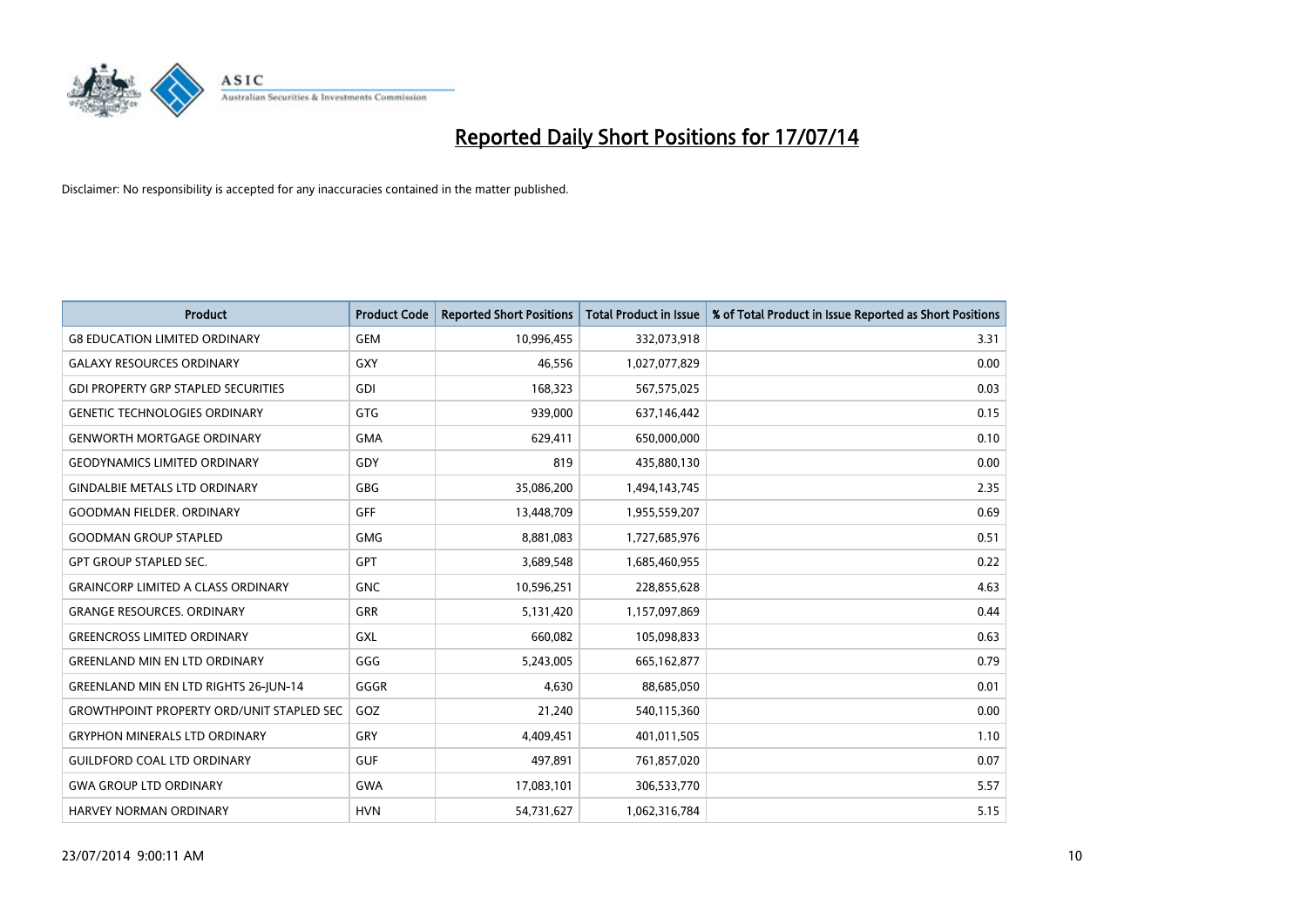

| <b>Product</b>                                | <b>Product Code</b> | <b>Reported Short Positions</b> | <b>Total Product in Issue</b> | % of Total Product in Issue Reported as Short Positions |
|-----------------------------------------------|---------------------|---------------------------------|-------------------------------|---------------------------------------------------------|
| <b>HENDERSON GROUP CDI 1:1</b>                | <b>HGG</b>          | 1,706,026                       | 662,378,459                   | 0.26                                                    |
| HFA HOLDINGS LIMITED ORDINARY                 | <b>HFA</b>          | 3,809                           | 136,548,880                   | 0.00                                                    |
| <b>HIGHLANDS PACIFIC ORDINARY</b>             | <b>HIG</b>          | 3.153                           | 854,261,346                   | 0.00                                                    |
| HILLS LTD ORDINARY                            | <b>HIL</b>          | 85,619                          | 234,192,711                   | 0.04                                                    |
| HORIZON OIL LIMITED ORDINARY                  | <b>HZN</b>          | 60,833,708                      | 1,301,981,265                 | 4.67                                                    |
| HORSESHOE METALS LTD ORDINARY                 | <b>HOR</b>          | 1,000,000                       | 140,164,722                   | 0.71                                                    |
| <b>IBUY GROUP LTD ORDINARY</b>                | <b>IBY</b>          | 13,988                          | 426,069,834                   | 0.00                                                    |
| <b>IINET LIMITED ORDINARY</b>                 | <b>IIN</b>          | 7,387,263                       | 161,238,847                   | 4.58                                                    |
| <b>ILUKA RESOURCES ORDINARY</b>               | ILU                 | 38,844,623                      | 418,700,517                   | 9.28                                                    |
| <b>IMDEX LIMITED ORDINARY</b>                 | <b>IMD</b>          | 3,907,850                       | 212,110,368                   | 1.84                                                    |
| <b>INCITEC PIVOT ORDINARY</b>                 | IPL                 | 35,263,052                      | 1,654,998,197                 | 2.13                                                    |
| <b>INDEPENDENCE GROUP ORDINARY</b>            | <b>IGO</b>          | 110,170                         | 234,253,306                   | 0.05                                                    |
| INDOPHIL RESOURCES ORDINARY                   | <b>IRN</b>          | 471,907                         | 1,203,146,194                 | 0.04                                                    |
| <b>INDUSTRIA REIT STAPLED</b>                 | <b>IDR</b>          | 87,930                          | 125,000,001                   | 0.07                                                    |
| <b>INFIGEN ENERGY STAPLED SECURITIES</b>      | <b>IFN</b>          | 2,438,968                       | 764,993,434                   | 0.32                                                    |
| INGENIA GROUP STAPLED SECURITIES              | <b>INA</b>          | 2,232,122                       | 678,058,232                   | 0.33                                                    |
| INSURANCE AUSTRALIA ORDINARY                  | IAG                 | 14,623,632                      | 2,341,618,048                 | 0.62                                                    |
| <b>INTREPID MINES ORDINARY</b>                | <b>IAU</b>          | 4,022,792                       | 557,343,570                   | 0.72                                                    |
| <b>INVESTA OFFICE FUND STAPLED SECURITIES</b> | <b>IOF</b>          | 671,858                         | 614,047,458                   | 0.11                                                    |
| <b>INVOCARE LIMITED ORDINARY</b>              | <b>IVC</b>          | 5,682,562                       | 110,030,298                   | 5.16                                                    |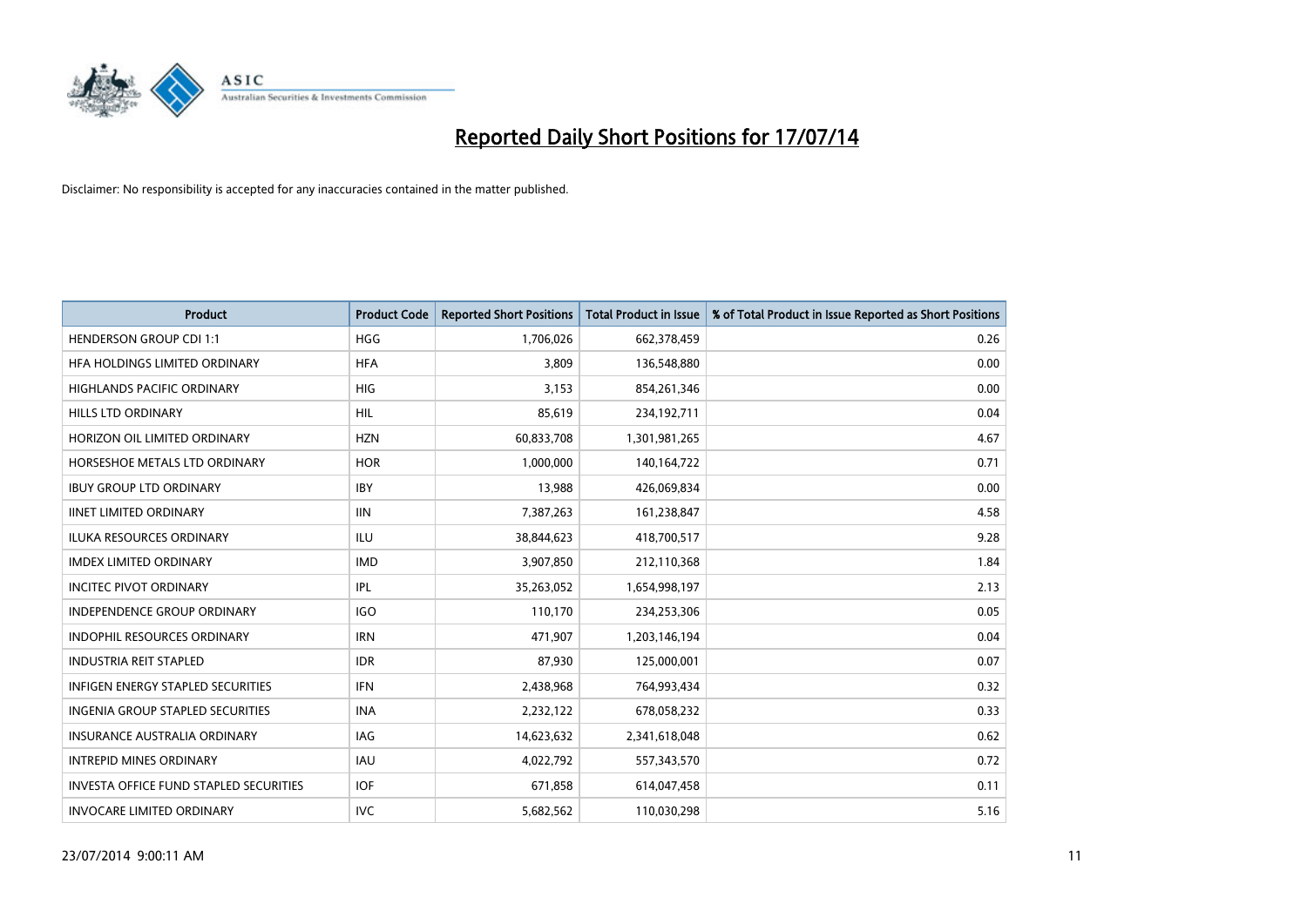

| <b>Product</b>                           | <b>Product Code</b> | <b>Reported Short Positions</b> | <b>Total Product in Issue</b> | % of Total Product in Issue Reported as Short Positions |
|------------------------------------------|---------------------|---------------------------------|-------------------------------|---------------------------------------------------------|
| <b>IOOF HOLDINGS LTD ORDINARY</b>        | IFL                 | 9,927,820                       | 232,118,034                   | 4.28                                                    |
| <b>IPROPERTY GROUP LTD ORDINARY</b>      | <b>IPP</b>          | 3,768,046                       | 181,703,204                   | 2.07                                                    |
| <b>IRESS LIMITED ORDINARY</b>            | <b>IRE</b>          | 5,068,009                       | 159,097,319                   | 3.19                                                    |
| <b>IRON ORE HOLDINGS ORDINARY</b>        | <b>IOH</b>          | 26,197                          | 161,174,005                   | 0.02                                                    |
| <b>ISELECT LTD ORDINARY</b>              | <b>ISU</b>          | 312,903                         | 260,889,894                   | 0.12                                                    |
| <b>ISENTIA GROUP LTD ORDINARY</b>        | <b>ISD</b>          | 14,056                          | 200,000,001                   | 0.01                                                    |
| JAMES HARDIE INDUST CHESS DEPOSITARY INT | <b>IHX</b>          | 3,155,163                       | 444,867,063                   | 0.71                                                    |
| <b>JAPARA HEALTHCARE LT ORDINARY</b>     | <b>IHC</b>          | 5,522,181                       | 262,500,000                   | 2.10                                                    |
| <b>JB HI-FI LIMITED ORDINARY</b>         | <b>JBH</b>          | 12,943,604                      | 98,947,309                    | 13.08                                                   |
| <b>KAGARA LTD ORDINARY</b>               | KZL                 | 5,003,460                       | 798,953,117                   | 0.63                                                    |
| KAROON GAS AUSTRALIA ORDINARY            | <b>KAR</b>          | 16,260,772                      | 255,841,581                   | 6.36                                                    |
| KATHMANDU HOLD LTD ORDINARY              | <b>KMD</b>          | 3,336,012                       | 200,633,469                   | 1.66                                                    |
| <b>KBL MINING LIMITED ORDINARY</b>       | <b>KBL</b>          | 1,820                           | 393,535,629                   | 0.00                                                    |
| KINGSGATE CONSOLID. ORDINARY             | <b>KCN</b>          | 9,547,424                       | 223,584,937                   | 4.27                                                    |
| KINGSROSE MINING LTD ORDINARY            | <b>KRM</b>          | 469,317                         | 358,611,493                   | 0.13                                                    |
| <b>KOGI IRON LTD ORDINARY</b>            | <b>KFE</b>          | 70,000                          | 312,631,896                   | 0.02                                                    |
| LEIGHTON HOLDINGS ORDINARY               | LEI                 | 6,076,509                       | 338,503,563                   | 1.80                                                    |
| LEND LEASE GROUP UNIT/ORD STAPLED        | LLC                 | 4,618,953                       | 577,475,833                   | 0.80                                                    |
| LIQUEFIED NATURAL ORDINARY               | LNG                 | 6,524,439                       | 446,529,015                   | 1.46                                                    |
| LOGICAMMS LIMITED ORDINARY               | <b>LCM</b>          | 36.000                          | 71,178,179                    | 0.05                                                    |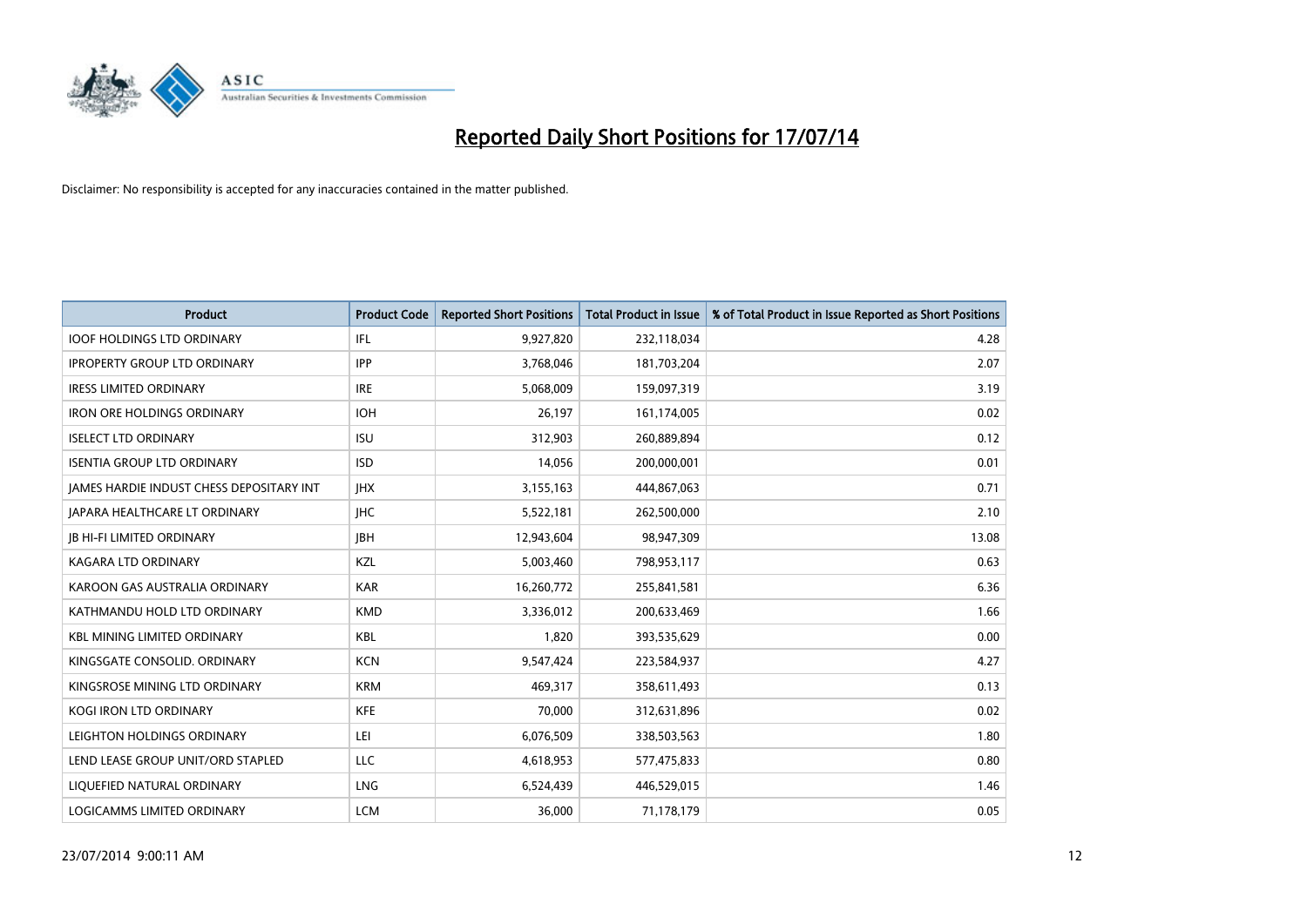

| <b>Product</b>                        | <b>Product Code</b> | <b>Reported Short Positions</b> | <b>Total Product in Issue</b> | % of Total Product in Issue Reported as Short Positions |
|---------------------------------------|---------------------|---------------------------------|-------------------------------|---------------------------------------------------------|
| LONESTAR RESO LTD ORDINARY            | <b>LNR</b>          | 170,211                         | 752,187,211                   | 0.02                                                    |
| LYNAS CORPORATION ORDINARY            | <b>LYC</b>          | 113,736,276                     | 2,333,661,566                 | 4.87                                                    |
| M2 GRP LTD ORDINARY                   | <b>MTU</b>          | 13,900,319                      | 180,491,516                   | 7.70                                                    |
| <b>MACA LIMITED ORDINARY</b>          | <b>MLD</b>          | 144,457                         | 202,676,373                   | 0.07                                                    |
| <b>MACMAHON HOLDINGS ORDINARY</b>     | <b>MAH</b>          | 24,964                          | 1,261,699,966                 | 0.00                                                    |
| MACO ATLAS ROADS GRP ORDINARY STAPLED | <b>MQA</b>          | 3,836,711                       | 487,230,540                   | 0.79                                                    |
| MACQUARIE GROUP LTD ORDINARY          | <b>MOG</b>          | 1,250,723                       | 321,175,323                   | 0.39                                                    |
| MAGELLAN FIN GRP LTD ORDINARY         | <b>MFG</b>          | 3,978,363                       | 158,842,157                   | 2.50                                                    |
| <b>MATRIX C &amp; E LTD ORDINARY</b>  | <b>MCE</b>          | 2,685,183                       | 94,555,428                    | 2.84                                                    |
| MAVERICK DRILLING ORDINARY            | <b>MAD</b>          | 4,740,970                       | 533,885,763                   | 0.89                                                    |
| <b>MAXITRANS INDUSTRIES ORDINARY</b>  | <b>MXI</b>          | 380,563                         | 185,075,653                   | 0.21                                                    |
| MAYNE PHARMA LTD ORDINARY             | <b>MYX</b>          | 2,534,188                       | 586,651,477                   | 0.43                                                    |
| MCMILLAN SHAKESPEARE ORDINARY         | <b>MMS</b>          | 798,300                         | 74,523,965                    | 1.07                                                    |
| <b>MCPHERSON'S LTD ORDINARY</b>       | <b>MCP</b>          | 69,044                          | 95,434,645                    | 0.07                                                    |
| MEDUSA MINING LTD ORDINARY            | <b>MML</b>          | 5,034,199                       | 207,794,301                   | 2.42                                                    |
| MELBOURNE IT LIMITED ORDINARY         | MLB                 | 11,022                          | 92,944,392                    | 0.01                                                    |
| MERMAID MARINE ORDINARY               | <b>MRM</b>          | 9,837,405                       | 366,766,098                   | 2.68                                                    |
| MESOBLAST LIMITED ORDINARY            | <b>MSB</b>          | 23,363,751                      | 321,640,094                   | 7.26                                                    |
| METALS X LIMITED ORDINARY             | <b>MLX</b>          | 1,261,399                       | 1,655,386,110                 | 0.08                                                    |
| METCASH LIMITED ORDINARY              | <b>MTS</b>          | 101,117,527                     | 888,338,048                   | 11.38                                                   |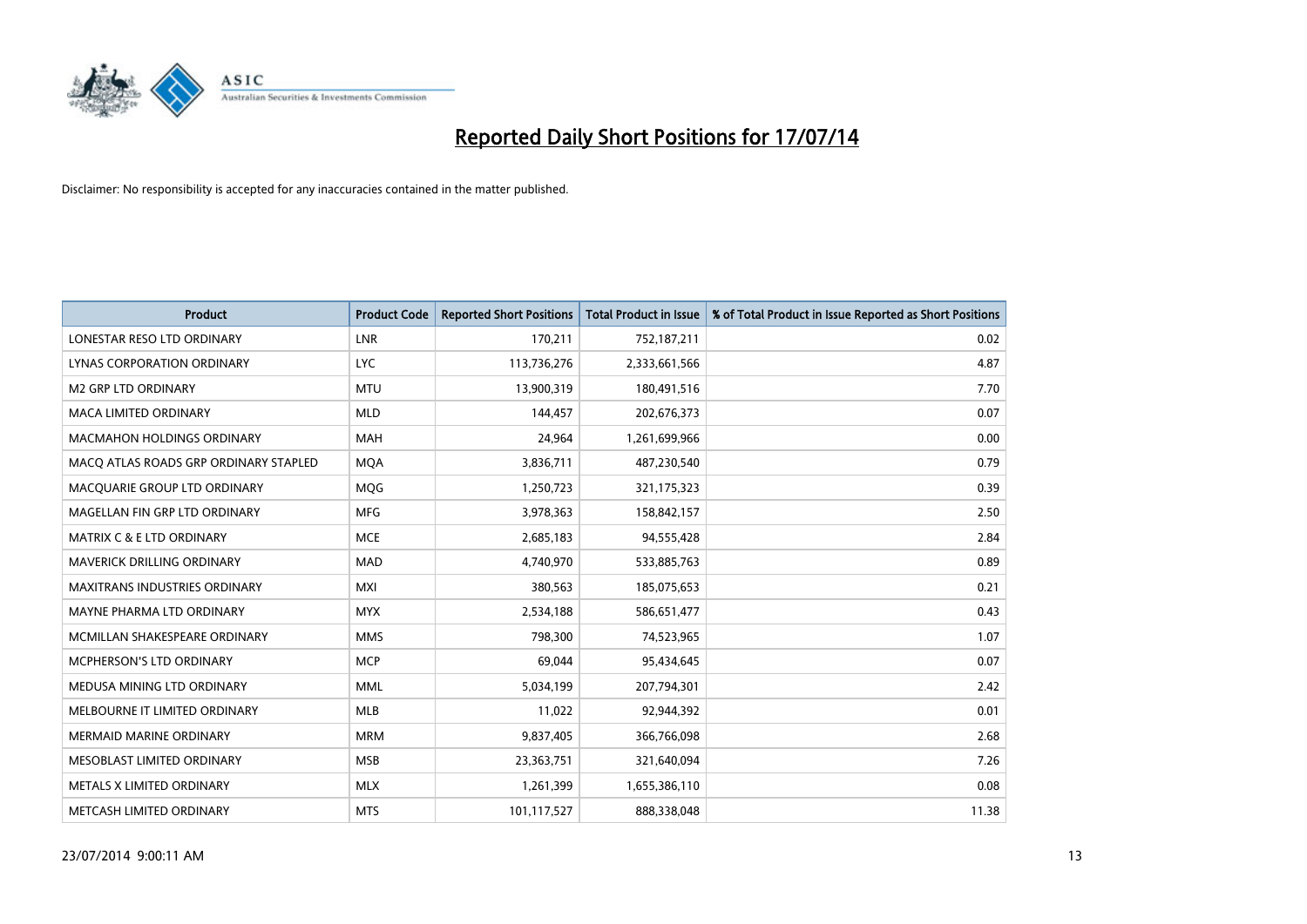

| <b>Product</b>                    | <b>Product Code</b> | <b>Reported Short Positions</b> | <b>Total Product in Issue</b> | % of Total Product in Issue Reported as Short Positions |
|-----------------------------------|---------------------|---------------------------------|-------------------------------|---------------------------------------------------------|
| METMINCO LIMITED ORDINARY         | <b>MNC</b>          | 142,147                         | 1,749,543,023                 | 0.01                                                    |
| MIGHTY RIVER POWER ORDINARY       | <b>MYT</b>          | 3,805,199                       | 1,400,012,517                 | 0.27                                                    |
| MINCOR RESOURCES NL ORDINARY      | <b>MCR</b>          | 33,461                          | 188,208,274                   | 0.02                                                    |
| MINERAL DEPOSITS ORDINARY         | <b>MDL</b>          | 982,931                         | 103,538,786                   | 0.95                                                    |
| MINERAL RESOURCES, ORDINARY       | <b>MIN</b>          | 16,446,184                      | 186,556,246                   | 8.82                                                    |
| MINT WIRELESS ORDINARY            | <b>MNW</b>          | 1,243,306                       | 450,872,395                   | 0.28                                                    |
| MIRABELA NICKEL LTD ORDINARY      | <b>MBN</b>          | 179                             | 929,710,216                   | 0.00                                                    |
| MIRVAC GROUP STAPLED SECURITIES   | <b>MGR</b>          | 1,133,970                       | 3,692,279,772                 | 0.03                                                    |
| MOLOPO ENERGY LTD ORDINARY        | <b>MPO</b>          | 72,623                          | 248,705,730                   | 0.03                                                    |
| MONADELPHOUS GROUP ORDINARY       | <b>MND</b>          | 12,461,036                      | 92,679,570                    | 13.45                                                   |
| MONASH IVF GROUP LTD ORDINARY     | <b>MVF</b>          | 1,125,745                       | 231,081,089                   | 0.49                                                    |
| MORTGAGE CHOICE LTD ORDINARY      | <b>MOC</b>          | 6,286                           | 123,780,387                   | 0.01                                                    |
| <b>MOUNT GIBSON IRON ORDINARY</b> | <b>MGX</b>          | 16,327,422                      | 1,090,805,085                 | 1.50                                                    |
| MULTIPLEX SITES SITES             | <b>MXUPA</b>        | 1,862                           | 4,500,000                     | 0.04                                                    |
| <b>MYER HOLDINGS LTD ORDINARY</b> | <b>MYR</b>          | 72,711,723                      | 585,684,551                   | 12.41                                                   |
| <b>MYSTATE LIMITED ORDINARY</b>   | <b>MYS</b>          | 8,317                           | 87,261,995                    | 0.01                                                    |
| NANOSONICS LIMITED ORDINARY       | <b>NAN</b>          | 2,487,832                       | 264,157,826                   | 0.94                                                    |
| NATIONAL AUST. BANK ORDINARY      | <b>NAB</b>          | 8,101,954                       | 2,365,765,544                 | 0.34                                                    |
| NATIONAL STORAGE STAPLED          | <b>NSR</b>          | 535,104                         | 244,897,096                   | 0.22                                                    |
| NAVITAS LIMITED ORDINARY          | <b>NVT</b>          | 2,146,524                       | 375,712,581                   | 0.57                                                    |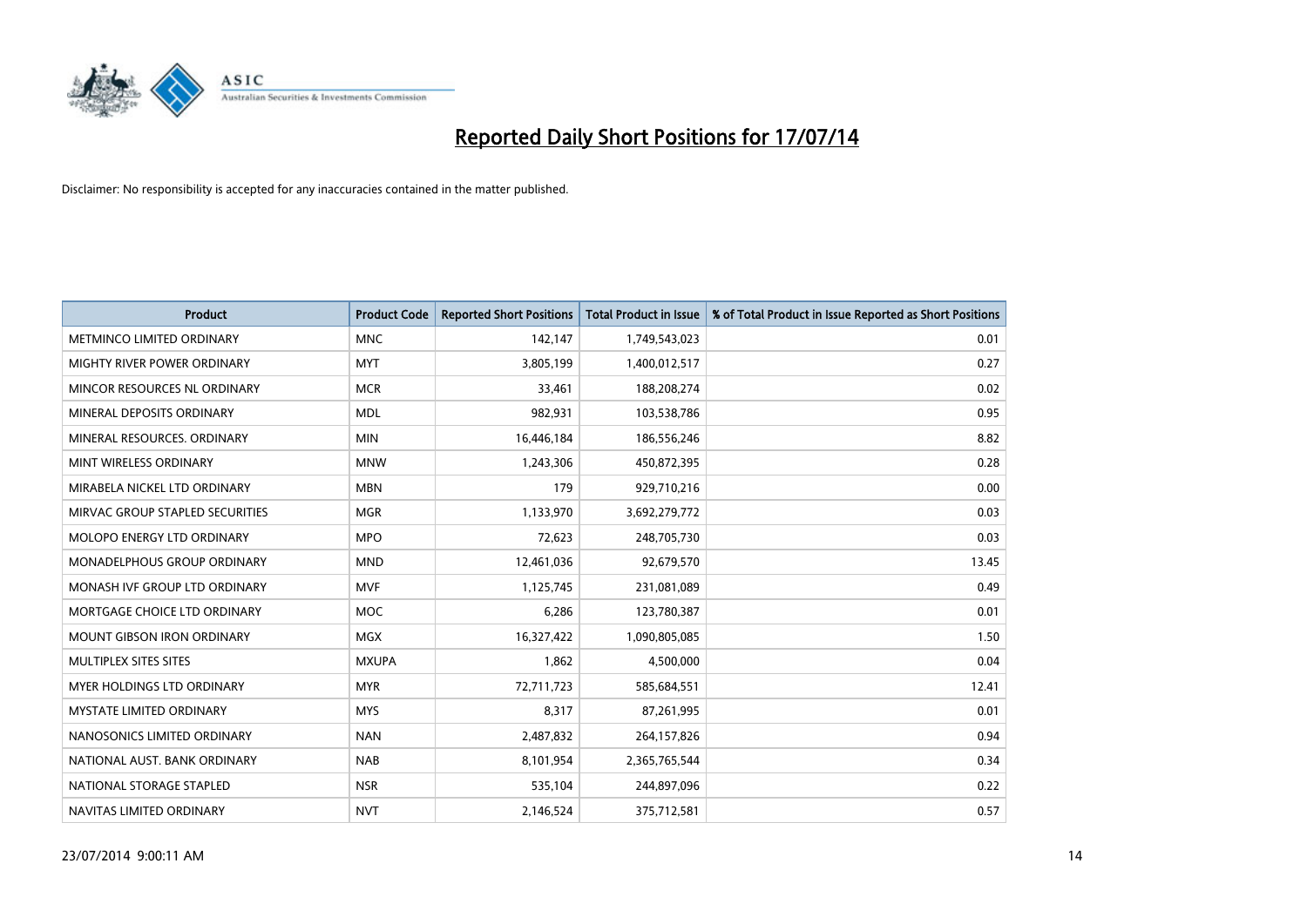

| <b>Product</b>                        | <b>Product Code</b> | <b>Reported Short Positions</b> | <b>Total Product in Issue</b> | % of Total Product in Issue Reported as Short Positions |
|---------------------------------------|---------------------|---------------------------------|-------------------------------|---------------------------------------------------------|
| NEARMAP LTD ORDINARY                  | <b>NEA</b>          | 473,648                         | 337,346,101                   | 0.14                                                    |
| NEON ENERGY LIMITED ORDINARY          | <b>NEN</b>          | 153,719                         | 553,037,848                   | 0.03                                                    |
| NEUREN PHARMACEUT, ORDINARY           | <b>NEU</b>          | 225,038                         | 1,555,354,272                 | 0.01                                                    |
| NEW HOPE CORPORATION ORDINARY         | <b>NHC</b>          | 1,305,914                       | 830,933,112                   | 0.16                                                    |
| NEWCREST MINING ORDINARY              | <b>NCM</b>          | 12,604,009                      | 766,510,971                   | 1.64                                                    |
| NEWS CORP A NON-VOTING CDI            | <b>NWSLV</b>        | 409,428                         | 3,103,217                     | 13.19                                                   |
| NEWS CORP B VOTING CDI                | <b>NWS</b>          | 2,625,085                       | 21,214,876                    | 12.37                                                   |
| NEWSAT LIMITED ORDINARY               | <b>NWT</b>          | 8,327,802                       | 612,199,841                   | 1.36                                                    |
| NEXTDC LIMITED ORDINARY               | <b>NXT</b>          | 16,894,277                      | 193,154,486                   | 8.75                                                    |
| NEXUS ENERGY LIMITED ORDINARY         | <b>NXS</b>          | 83,985                          | 1,330,219,459                 | 0.01                                                    |
| NIB HOLDINGS LIMITED ORDINARY         | <b>NHF</b>          | 2,249,063                       | 439,004,182                   | 0.51                                                    |
| NIDO PETROLEUM ORDINARY               | <b>NDO</b>          | 42,500                          | 2,049,984,302                 | 0.00                                                    |
| NINE ENTERTAINMENT ORDINARY           | <b>NEC</b>          | 9,269,033                       | 940,295,023                   | 0.99                                                    |
| NOBLE MINERAL RES ORDINARY            | <b>NMG</b>          | 2,365,726                       | 666,397,952                   | 0.36                                                    |
| NORTHERN IRON LTD ORDINARY            | <b>NFE</b>          | 11,392                          | 484,405,314                   | 0.00                                                    |
| NORTHERN STAR ORDINARY                | <b>NST</b>          | 5,380,148                       | 587,259,647                   | 0.92                                                    |
| NRW HOLDINGS LIMITED ORDINARY         | <b>NWH</b>          | 11,751,750                      | 278,888,011                   | 4.21                                                    |
| NUFARM LIMITED ORDINARY               | <b>NUF</b>          | 17,560,413                      | 264,021,627                   | 6.65                                                    |
| NUPLEX INDUSTRIES ORDINARY            | <b>NPX</b>          | 1,000                           | 198,125,827                   | 0.00                                                    |
| OCEANAGOLD CORP. CHESS DEPOSITARY INT | OGC                 | 1,080,208                       | 301,420,186                   | 0.36                                                    |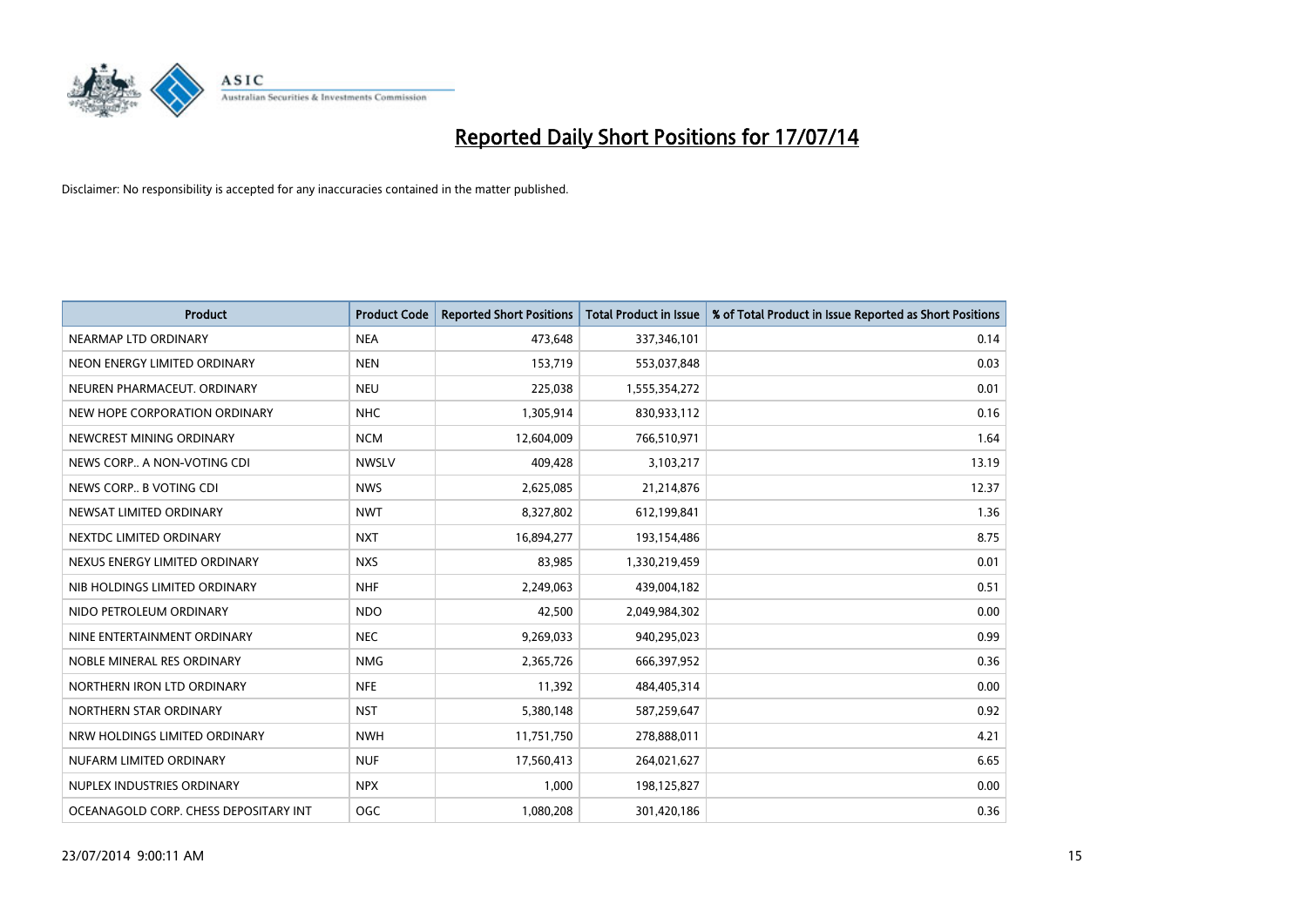

| <b>Product</b>                 | <b>Product Code</b> | <b>Reported Short Positions</b> | <b>Total Product in Issue</b> | % of Total Product in Issue Reported as Short Positions |
|--------------------------------|---------------------|---------------------------------|-------------------------------|---------------------------------------------------------|
| OIL SEARCH LTD ORDINARY        | OSH                 | 9,187,918                       | 1,519,022,225                 | 0.60                                                    |
| OM HOLDINGS LIMITED ORDINARY   | OMH                 | 58,321                          | 733,423,337                   | 0.01                                                    |
| ORICA LIMITED ORDINARY         | ORI                 | 14,346,154                      | 372,743,291                   | 3.85                                                    |
| ORIGIN ENERGY ORDINARY         | <b>ORG</b>          | 7,039,258                       | 1,103,646,907                 | 0.64                                                    |
| OROCOBRE LIMITED ORDINARY      | <b>ORE</b>          | 2,124,333                       | 132,041,911                   | 1.61                                                    |
| ORORA LIMITED ORDINARY         | <b>ORA</b>          | 2,479,712                       | 1,206,684,923                 | 0.21                                                    |
| OROTONGROUP LIMITED ORDINARY   | ORL                 | 171,875                         | 40,880,902                    | 0.42                                                    |
| OZ MINERALS ORDINARY           | OZL                 | 14,193,658                      | 303,470,022                   | 4.68                                                    |
| OZFOREX GROUP LTD ORDINARY     | <b>OFX</b>          | 8,170,898                       | 240,000,000                   | 3.40                                                    |
| <b>PACIFIC BRANDS ORDINARY</b> | <b>PBG</b>          | 18,739,630                      | 917,226,291                   | 2.04                                                    |
| PACT GROUP HLDGS LTD ORDINARY  | PGH                 | 4,928,991                       | 294,097,961                   | 1.68                                                    |
| PALADIN ENERGY LTD ORDINARY    | <b>PDN</b>          | 117,316,506                     | 964, 367, 284                 | 12.17                                                   |
| PANAUST LIMITED ORDINARY       | <b>PNA</b>          | 122,687                         | 635,580,654                   | 0.02                                                    |
| PANORAMIC RESOURCES ORDINARY   | PAN                 | 188,844                         | 322,275,824                   | 0.06                                                    |
| PANTERRA GOLD LTD ORDINARY     | PGI                 | $\mathbf{1}$                    | 813,119,737                   | 0.00                                                    |
| PAPERLINX LIMITED ORDINARY     | <b>PPX</b>          | 44,770                          | 665, 181, 261                 | 0.01                                                    |
| PAPILLON RES LTD ORDINARY      | PIR                 | 6,312,810                       | 352,044,210                   | 1.79                                                    |
| PEET LIMITED ORDINARY          | <b>PPC</b>          | 88,254                          | 433,389,348                   | 0.02                                                    |
| PERPETUAL LIMITED ORDINARY     | PPT                 | 1,358,945                       | 46,574,426                    | 2.92                                                    |
| PERSEUS MINING LTD ORDINARY    | PRU                 | 8,241,467                       | 526,656,401                   | 1.56                                                    |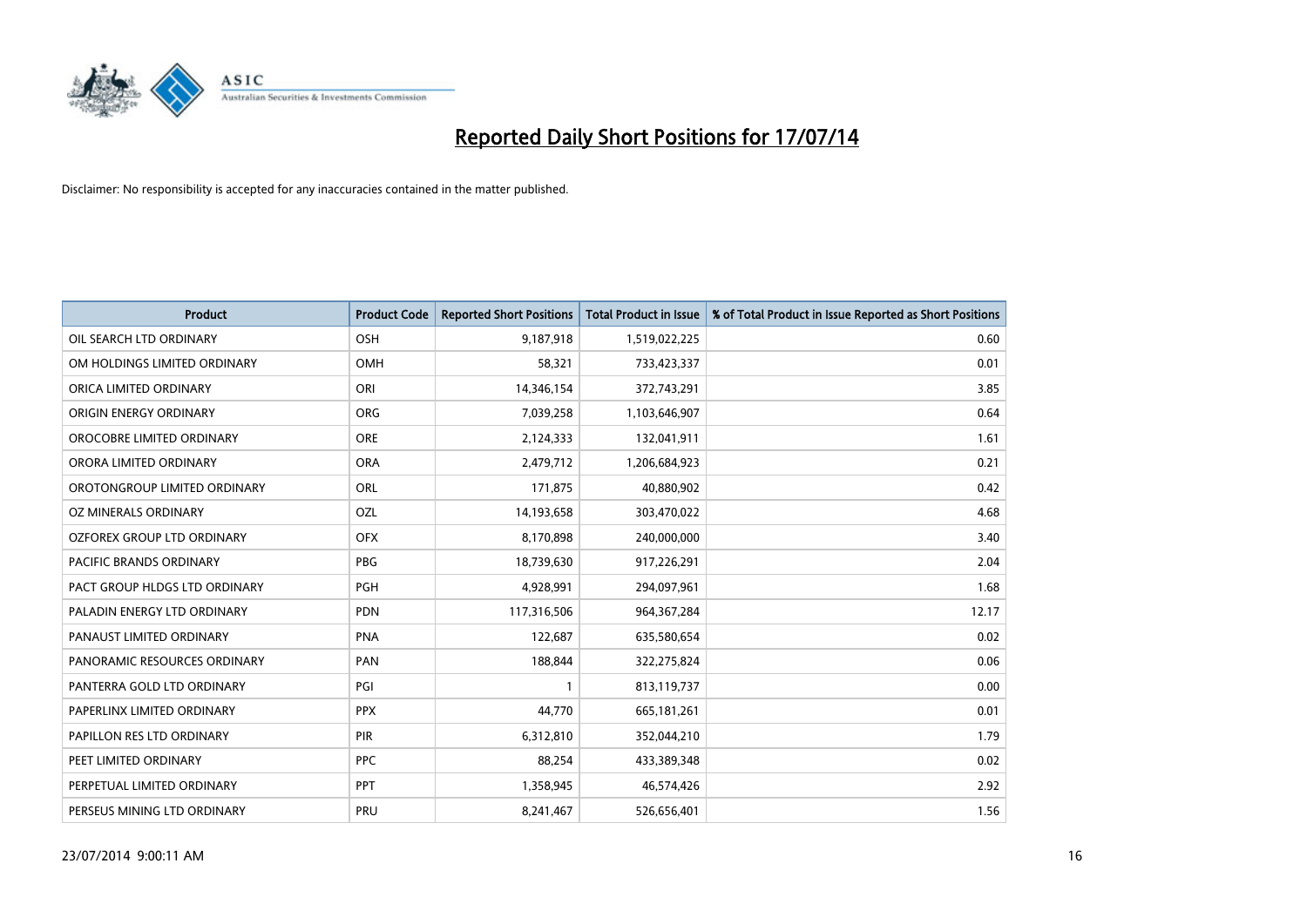

| <b>Product</b>                      | <b>Product Code</b> | <b>Reported Short Positions</b> | <b>Total Product in Issue</b> | % of Total Product in Issue Reported as Short Positions |
|-------------------------------------|---------------------|---------------------------------|-------------------------------|---------------------------------------------------------|
| PHARMAXIS LTD ORDINARY              | <b>PXS</b>          | 66,009                          | 309,514,849                   | 0.02                                                    |
| PHOSPHAGENICS LTD. ORDINARY         | POH                 | 162,982                         | 1,020,465,957                 | 0.02                                                    |
| PLATINUM ASSET ORDINARY             | <b>PTM</b>          | 950,506                         | 580,336,142                   | 0.16                                                    |
| PLATINUM AUSTRALIA ORDINARY         | <b>PLA</b>          | 836.027                         | 504,968,043                   | 0.17                                                    |
| PMP LIMITED ORDINARY                | <b>PMP</b>          | 1,544,399                       | 323,781,124                   | 0.48                                                    |
| PRANA BIOTECHNOLOGY ORDINARY        | PBT                 | 4,433,394                       | 488,646,960                   | 0.91                                                    |
| PREMIER INVESTMENTS ORDINARY        | <b>PMV</b>          | 240,544                         | 155,714,874                   | 0.15                                                    |
| PRIMA BIOMED LTD ORDINARY           | <b>PRR</b>          | 132,361                         | 1,228,709,341                 | 0.01                                                    |
| PRIMARY HEALTH CARE ORDINARY        | <b>PRY</b>          | 18,907,883                      | 505,659,944                   | 3.74                                                    |
| PRIME MEDIA GRP LTD ORDINARY        | PRT                 | 1,745,731                       | 366,330,303                   | 0.48                                                    |
| PROGRAMMED ORDINARY                 | <b>PRG</b>          | 226,056                         | 118,253,992                   | 0.19                                                    |
| <b>QANTAS AIRWAYS ORDINARY</b>      | QAN                 | 82,784,176                      | 2,196,330,250                 | 3.77                                                    |
| OBE INSURANCE GROUP ORDINARY        | <b>OBE</b>          | 10,403,533                      | 1,277,602,695                 | 0.81                                                    |
| ORXPHARMA LTD ORDINARY              | QRX                 | 30,000                          | 164,190,969                   | 0.02                                                    |
| <b>QUBE HOLDINGS LTD ORDINARY</b>   | <b>QUB</b>          | 21,425,506                      | 1,051,172,929                 | 2.04                                                    |
| RAMELIUS RESOURCES ORDINARY         | <b>RMS</b>          | 160                             | 398,048,073                   | 0.00                                                    |
| RAMSAY HEALTH CARE ORDINARY         | <b>RHC</b>          | 1,294,773                       | 202,081,252                   | 0.64                                                    |
| <b>RCG CORPORATION LTD ORDINARY</b> | <b>RCG</b>          | 5,403                           | 263,808,625                   | 0.00                                                    |
| <b>RCR TOMLINSON ORDINARY</b>       | <b>RCR</b>          | 622,111                         | 136,989,238                   | 0.45                                                    |
| <b>REA GROUP ORDINARY</b>           | <b>REA</b>          | 1,518,121                       | 131,714,699                   | 1.15                                                    |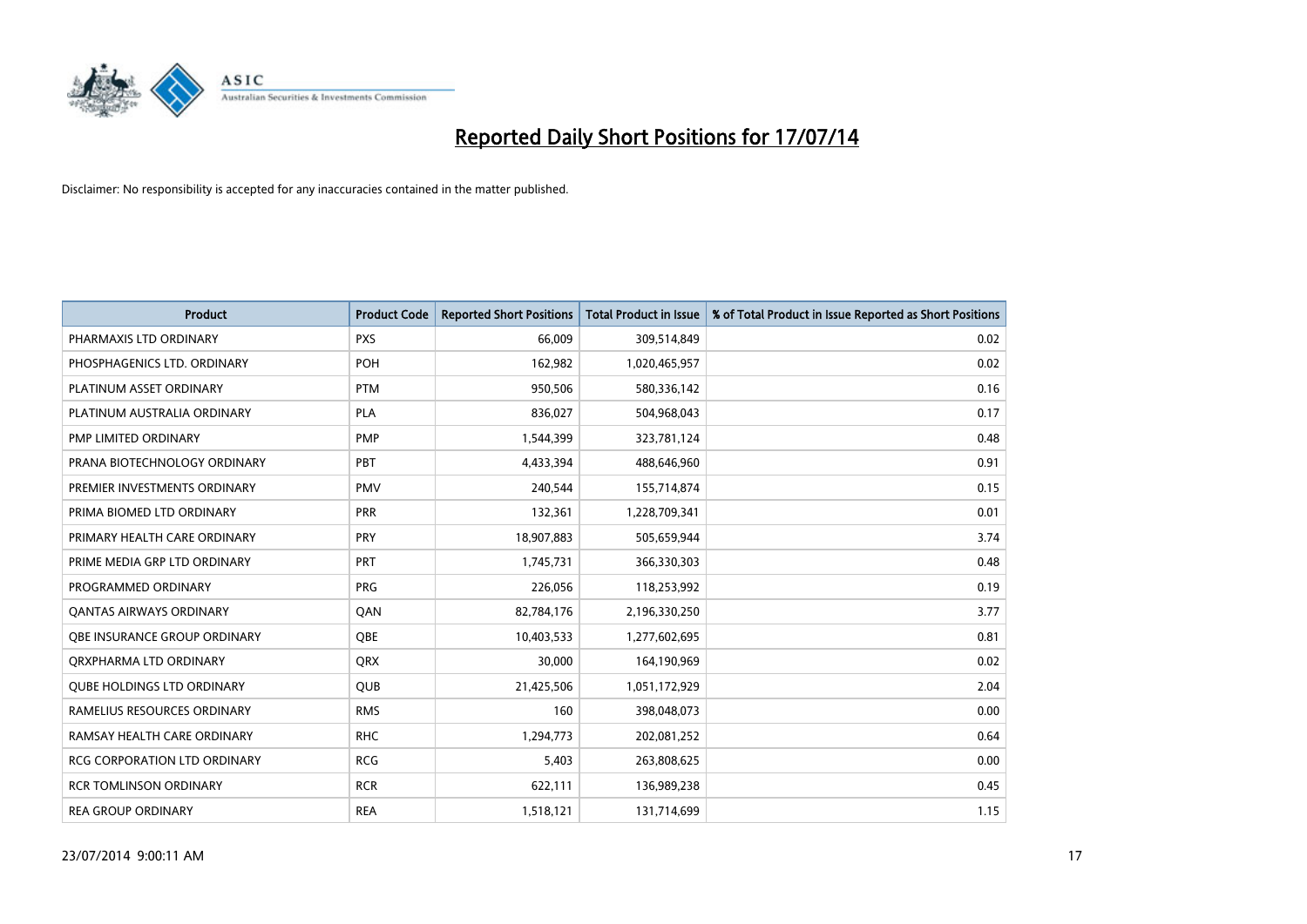

| <b>Product</b>                      | <b>Product Code</b> | <b>Reported Short Positions</b> | <b>Total Product in Issue</b> | % of Total Product in Issue Reported as Short Positions |
|-------------------------------------|---------------------|---------------------------------|-------------------------------|---------------------------------------------------------|
| <b>RECALL HOLDINGS LTD ORDINARY</b> | <b>REC</b>          | 6,405,202                       | 312,903,583                   | 2.05                                                    |
| RECKON LIMITED ORDINARY             | <b>RKN</b>          | 1,285,359                       | 126,913,066                   | 1.01                                                    |
| <b>RED 5 LIMITED ORDINARY</b>       | <b>RED</b>          | 174,740                         | 759,451,008                   | 0.02                                                    |
| <b>RED FORK ENERGY ORDINARY</b>     | <b>RFE</b>          | 690,805                         | 501,051,719                   | 0.14                                                    |
| REDBANK ENERGY LTD ORDINARY         | <b>AEI</b>          | 13                              | 786,287                       | 0.00                                                    |
| REED RESOURCES LTD ORDINARY         | <b>RDR</b>          | 2,000                           | 523,453,895                   | 0.00                                                    |
| REGIS RESOURCES ORDINARY            | <b>RRL</b>          | 37,341,983                      | 499,744,095                   | 7.47                                                    |
| RESMED INC CDI 10:1                 | <b>RMD</b>          | 38,907,263                      | 1,402,915,440                 | 2.77                                                    |
| <b>RESOLUTE MINING ORDINARY</b>     | <b>RSG</b>          | 7,179,944                       | 641,189,223                   | 1.12                                                    |
| <b>RESOURCE GENERATION ORDINARY</b> | <b>RES</b>          | 1,220                           | 581,380,338                   | 0.00                                                    |
| RETAIL FOOD GROUP ORDINARY          | <b>RFG</b>          | 6,933,866                       | 144,868,508                   | 4.79                                                    |
| REX MINERALS LIMITED ORDINARY       | <b>RXM</b>          | 620,672                         | 220,519,784                   | 0.28                                                    |
| RIO TINTO LIMITED ORDINARY          | <b>RIO</b>          | 3,713,624                       | 435,758,720                   | 0.85                                                    |
| <b>ROBUST RESOURCES ORDINARY</b>    | <b>ROL</b>          | 1                               | 195,369,627                   | 0.00                                                    |
| ROC OIL COMPANY ORDINARY            | <b>ROC</b>          | 2,769,599                       | 687,618,400                   | 0.40                                                    |
| ROYAL WOLF HOLDINGS ORDINARY        | <b>RWH</b>          | 213,268                         | 100,387,052                   | 0.21                                                    |
| RURALCO HOLDINGS ORDINARY           | <b>RHL</b>          | 3,658                           | 77,291,069                    | 0.00                                                    |
| SAI GLOBAL LIMITED ORDINARY         | SAI                 | 293,460                         | 210,886,085                   | 0.14                                                    |
| SALMAT LIMITED ORDINARY             | <b>SLM</b>          | 54                              | 159,812,799                   | 0.00                                                    |
| SAMSON OIL & GAS LTD ORDINARY       | SSN                 | 20,376,960                      | 2,837,756,933                 | 0.72                                                    |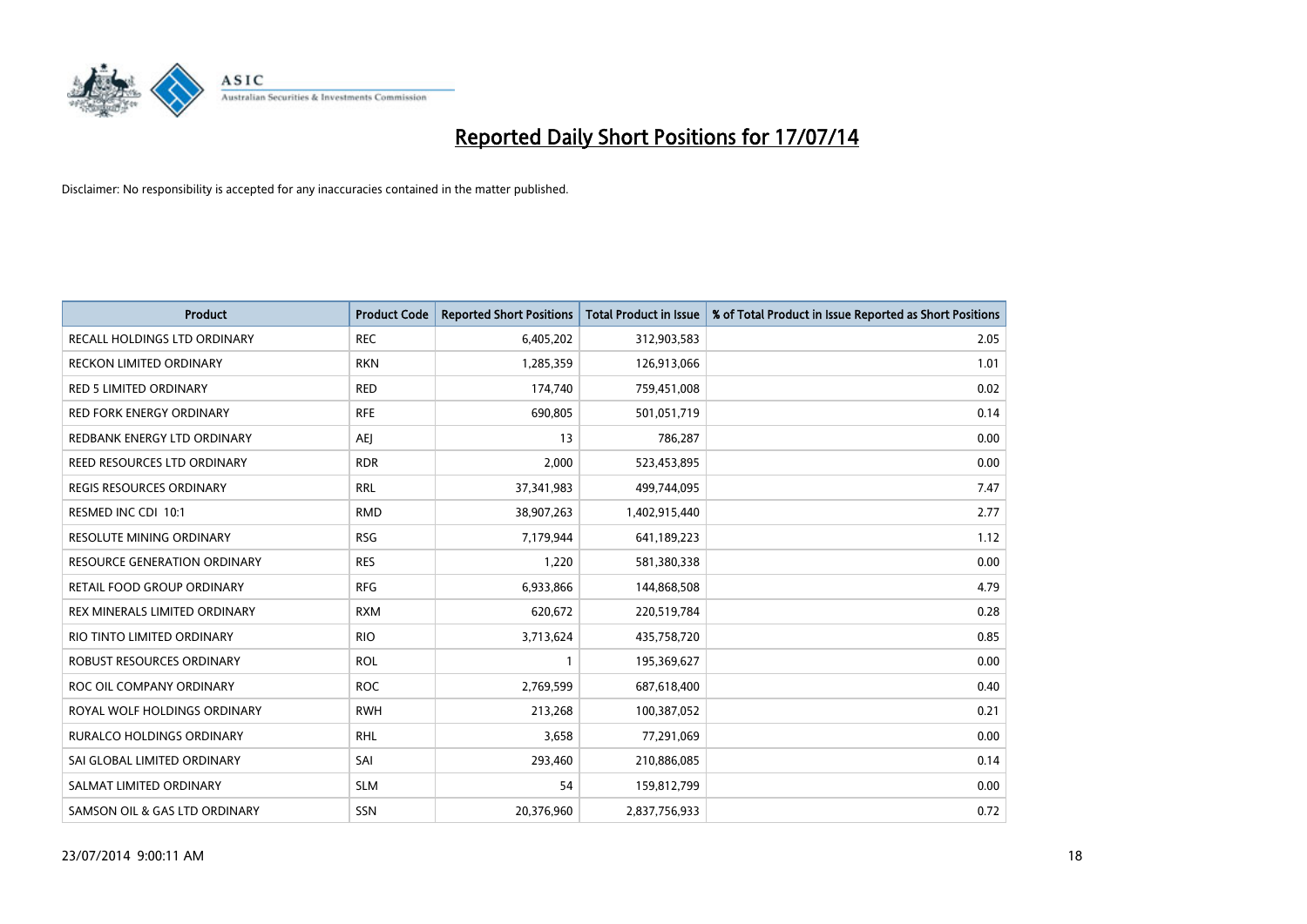

| <b>Product</b>                           | <b>Product Code</b> | <b>Reported Short Positions</b> | <b>Total Product in Issue</b> | % of Total Product in Issue Reported as Short Positions |
|------------------------------------------|---------------------|---------------------------------|-------------------------------|---------------------------------------------------------|
| SANDFIRE RESOURCES ORDINARY              | <b>SFR</b>          | 1,777,025                       | 155,640,968                   | 1.14                                                    |
| SANTOS LTD ORDINARY                      | <b>STO</b>          | 5,478,718                       | 976,597,202                   | 0.56                                                    |
| SARACEN MINERAL ORDINARY                 | <b>SAR</b>          | 939,830                         | 792,784,738                   | 0.12                                                    |
| SCA PROPERTY GROUP STAPLED SECURITIES    | <b>SCP</b>          | 32,947,468                      | 648,628,320                   | 5.08                                                    |
| <b>SCENTRE GRP STAPLED</b>               | <b>SCG</b>          | 13,753,633                      | 5,324,296,678                 | 0.26                                                    |
| SEDGMAN LIMITED ORDINARY                 | <b>SDM</b>          | 1,823,945                       | 227,059,277                   | 0.80                                                    |
| SEEK LIMITED ORDINARY                    | <b>SEK</b>          | 9,573,649                       | 340,459,756                   | 2.81                                                    |
| SELECT HARVESTS ORDINARY                 | <b>SHV</b>          | 199,704                         | 57,999,427                    | 0.34                                                    |
| SENEX ENERGY LIMITED ORDINARY            | <b>SXY</b>          | 7,134,710                       | 1,147,010,917                 | 0.62                                                    |
| SERVCORP LIMITED ORDINARY                | SRV                 | 4,105                           | 98,432,275                    | 0.00                                                    |
| SERVICE STREAM ORDINARY                  | SSM                 | 30                              | 386,389,873                   | 0.00                                                    |
| SEVEN GROUP HOLDINGS ORDINARY            | <b>SVW</b>          | 381,508                         | 302,691,886                   | 0.13                                                    |
| SEVEN WEST MEDIA LTD ORDINARY            | <b>SWM</b>          | 5,812,998                       | 999,160,872                   | 0.58                                                    |
| SFG AUSTRALIA LTD ORDINARY               | <b>SFW</b>          | 2,096,542                       | 734,874,200                   | 0.29                                                    |
| SIGMA PHARMACEUTICAL ORDINARY            | <b>SIP</b>          | 18,002,349                      | 1,112,511,644                 | 1.62                                                    |
| SILEX SYSTEMS ORDINARY                   | <b>SLX</b>          | 3,322,000                       | 170,440,771                   | 1.95                                                    |
| SILVER CHEF LIMITED ORDINARY             | SIV                 | 83,019                          | 29,469,492                    | 0.28                                                    |
| SILVER LAKE RESOURCE ORDINARY            | <b>SLR</b>          | 15,476,953                      | 503,233,971                   | 3.08                                                    |
| SIMS METAL MGMT LTD ORDINARY             | SGM                 | 11,511,469                      | 204,604,433                   | 5.63                                                    |
| SINGAPORE TELECOMM. CHESS DEPOSITARY INT | SGT                 | 9,832,690                       | 116,807,316                   | 8.42                                                    |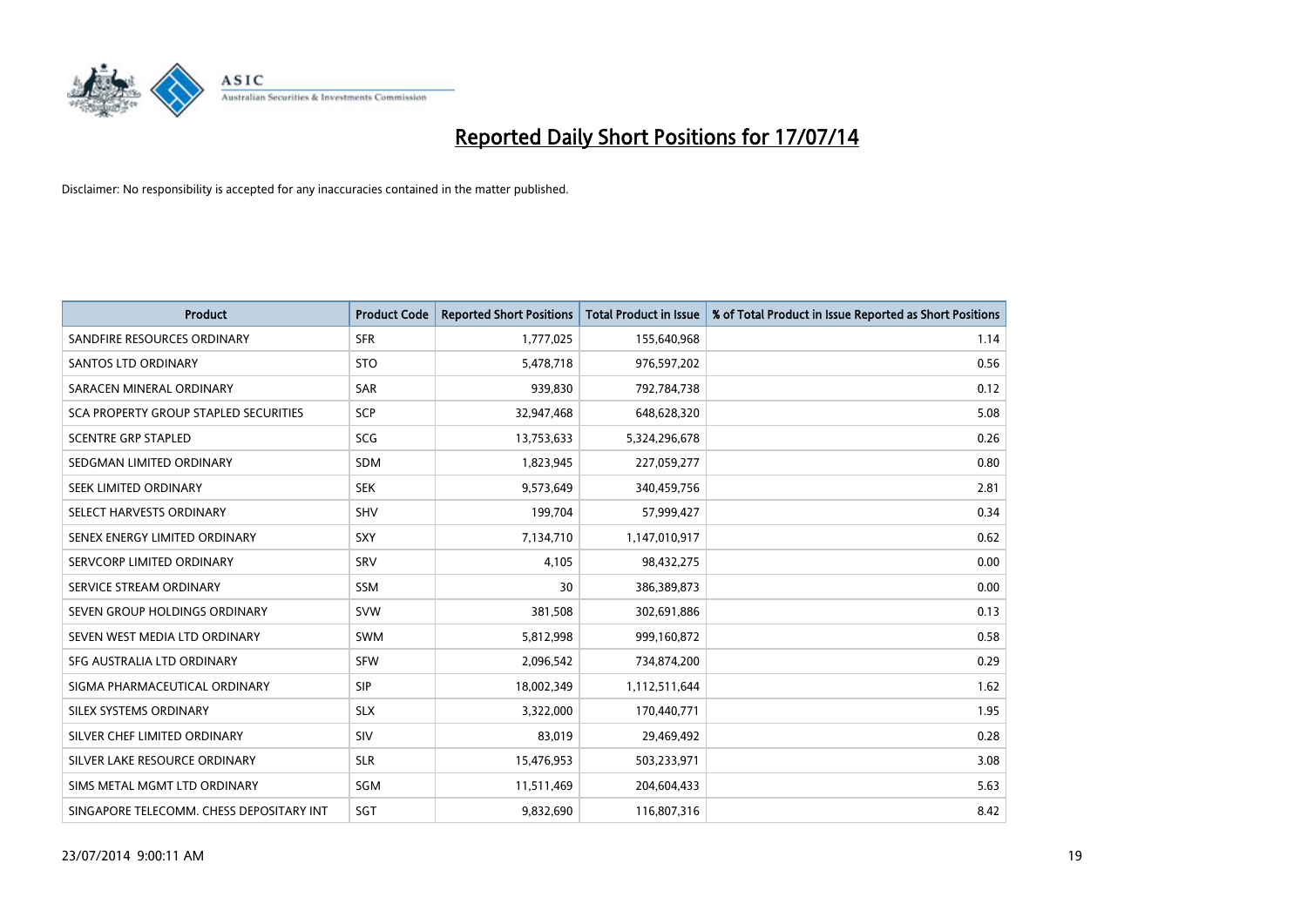

| <b>Product</b>                           | <b>Product Code</b> | <b>Reported Short Positions</b> | <b>Total Product in Issue</b> | % of Total Product in Issue Reported as Short Positions |
|------------------------------------------|---------------------|---------------------------------|-------------------------------|---------------------------------------------------------|
| SINO GAS ENERGY ORDINARY                 | <b>SEH</b>          | 3,258,105                       | 1,530,457,040                 | 0.21                                                    |
| SIRIUS RESOURCES NL ORDINARY             | <b>SIR</b>          | 11,656,708                      | 262,044,586                   | 4.45                                                    |
| SIRTEX MEDICAL ORDINARY                  | <b>SRX</b>          | 52,925                          | 56,476,529                    | 0.09                                                    |
| SKILLED GROUP LTD ORDINARY               | <b>SKE</b>          | 2,735,003                       | 235,254,496                   | 1.16                                                    |
| <b>SKY NETWORK ORDINARY</b>              | <b>SKT</b>          | 166,993                         | 389,139,785                   | 0.04                                                    |
| SKYCITY ENT GRP LTD ORDINARY             | <b>SKC</b>          | 6,970,285                       | 582,088,094                   | 1.20                                                    |
| <b>SLATER &amp; GORDON ORDINARY</b>      | SGH                 | 6,651,987                       | 204,338,625                   | 3.26                                                    |
| SMS MANAGEMENT, ORDINARY                 | <b>SMX</b>          | 3,233,615                       | 69,394,537                    | 4.66                                                    |
| SONIC HEALTHCARE ORDINARY                | <b>SHL</b>          | 3,095,173                       | 400,811,556                   | 0.77                                                    |
| SOUL PATTINSON (W.H) ORDINARY            | <b>SOL</b>          | 6,300                           | 239,395,320                   | 0.00                                                    |
| SP AUSNET STAPLED SECURITIES             | SPN                 | 36,762,239                      | 3,425,244,162                 | 1.07                                                    |
| SPARK INFRASTRUCTURE STAPLED US PROHIBT. | SKI                 | 20,072,005                      | 1,466,360,128                 | 1.37                                                    |
| SPDR 200 FUND ETF UNITS                  | <b>STW</b>          | 15,195                          | 46,146,865                    | 0.03                                                    |
| SPECIALTY FASHION ORDINARY               | SFH                 | 100,789                         | 192,236,121                   | 0.05                                                    |
| SPOTLESS GRP HLD LTD ORDINARY            | <b>SPO</b>          | 13,305,918                      | 1,098,290,178                 | 1.21                                                    |
| ST BARBARA LIMITED ORDINARY              | SBM                 | 13,733,949                      | 488,074,077                   | 2.81                                                    |
| STARPHARMA HOLDINGS ORDINARY             | SPL                 | 14,213,638                      | 285,109,680                   | 4.99                                                    |
| STEADFAST GROUP LTD ORDINARY             | <b>SDF</b>          | 4,208,380                       | 501,638,307                   | 0.84                                                    |
| STH CRS ELECT ENGNR ORDINARY             | <b>SXE</b>          | 15,724                          | 161,523,130                   | 0.01                                                    |
| STHN CROSS MEDIA ORDINARY                | SXL                 | 32,184,069                      | 705,246,986                   | 4.56                                                    |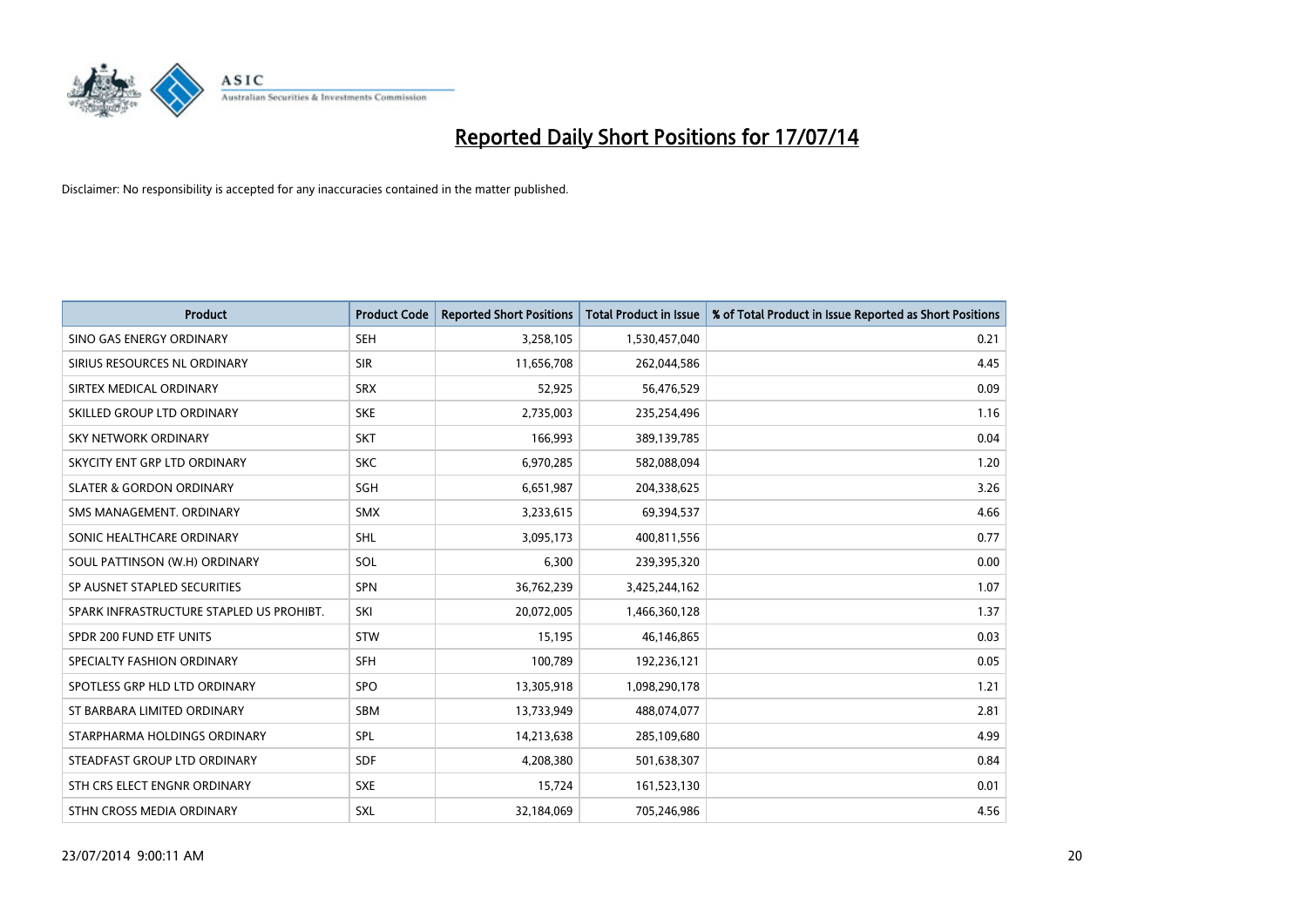

| <b>Product</b>                   | <b>Product Code</b> | <b>Reported Short Positions</b> | <b>Total Product in Issue</b> | % of Total Product in Issue Reported as Short Positions |
|----------------------------------|---------------------|---------------------------------|-------------------------------|---------------------------------------------------------|
| STOCKLAND UNITS/ORD STAPLED      | SGP                 | 16,794,453                      | 2,326,978,560                 | 0.72                                                    |
| STRAITS RES LTD. ORDINARY        | <b>SRQ</b>          | 28,747                          | 1,217,730,293                 | 0.00                                                    |
| STRIKE ENERGY LTD ORDINARY       | <b>STX</b>          | 4.000                           | 833,330,946                   | 0.00                                                    |
| STW COMMUNICATIONS ORDINARY      | SGN                 | 2,066,819                       | 403,828,512                   | 0.51                                                    |
| SUNCORP GROUP LTD ORDINARY       | <b>SUN</b>          | 9,602,320                       | 1,286,600,980                 | 0.75                                                    |
| SUNDANCE ENERGY ORDINARY         | <b>SEA</b>          | 8,367,536                       | 548,714,663                   | 1.52                                                    |
| SUNDANCE RESOURCES ORDINARY      | <b>SDL</b>          | 80,354,483                      | 3,082,028,456                 | 2.61                                                    |
| SUNLAND GROUP LTD ORDINARY       | <b>SDG</b>          | 164,967                         | 181,710,087                   | 0.09                                                    |
| SUPER RET REP LTD ORDINARY       | <b>SUL</b>          | 6,462,605                       | 196,731,620                   | 3.28                                                    |
| SYD AIRPORT STAPLED US PROHIBIT. | <b>SYD</b>          | 16,613,593                      | 2,216,216,041                 | 0.75                                                    |
| SYRAH RESOURCES ORDINARY         | <b>SYR</b>          | 5,771,101                       | 162,500,614                   | 3.55                                                    |
| TABCORP HOLDINGS LTD ORDINARY    | <b>TAH</b>          | 14,909,708                      | 762,954,019                   | 1.95                                                    |
| TAP OIL LIMITED ORDINARY         | <b>TAP</b>          | 34,591                          | 243,150,627                   | 0.01                                                    |
| TASSAL GROUP LIMITED ORDINARY    | <b>TGR</b>          | 554,020                         | 146,507,029                   | 0.38                                                    |
| <b>TATTS GROUP LTD ORDINARY</b>  | <b>TTS</b>          | 25,076,578                      | 1,434,447,341                 | 1.75                                                    |
| <b>TECHNOLOGY ONE ORDINARY</b>   | <b>TNE</b>          | 950                             | 308,706,455                   | 0.00                                                    |
| TELECOM CORPORATION ORDINARY     | <b>TEL</b>          | 8,107,871                       | 1,828,530,844                 | 0.44                                                    |
| TELSTRA CORPORATION, ORDINARY    | <b>TLS</b>          | 37,722,576                      | 12,443,074,357                | 0.30                                                    |
| TEN NETWORK HOLDINGS ORDINARY    | <b>TEN</b>          | 170,957,255                     | 2,630,984,596                 | 6.50                                                    |
| TERANGA GOLD CORP CDI 1:1        | TGZ                 | 702                             | 82,371,687                    | 0.00                                                    |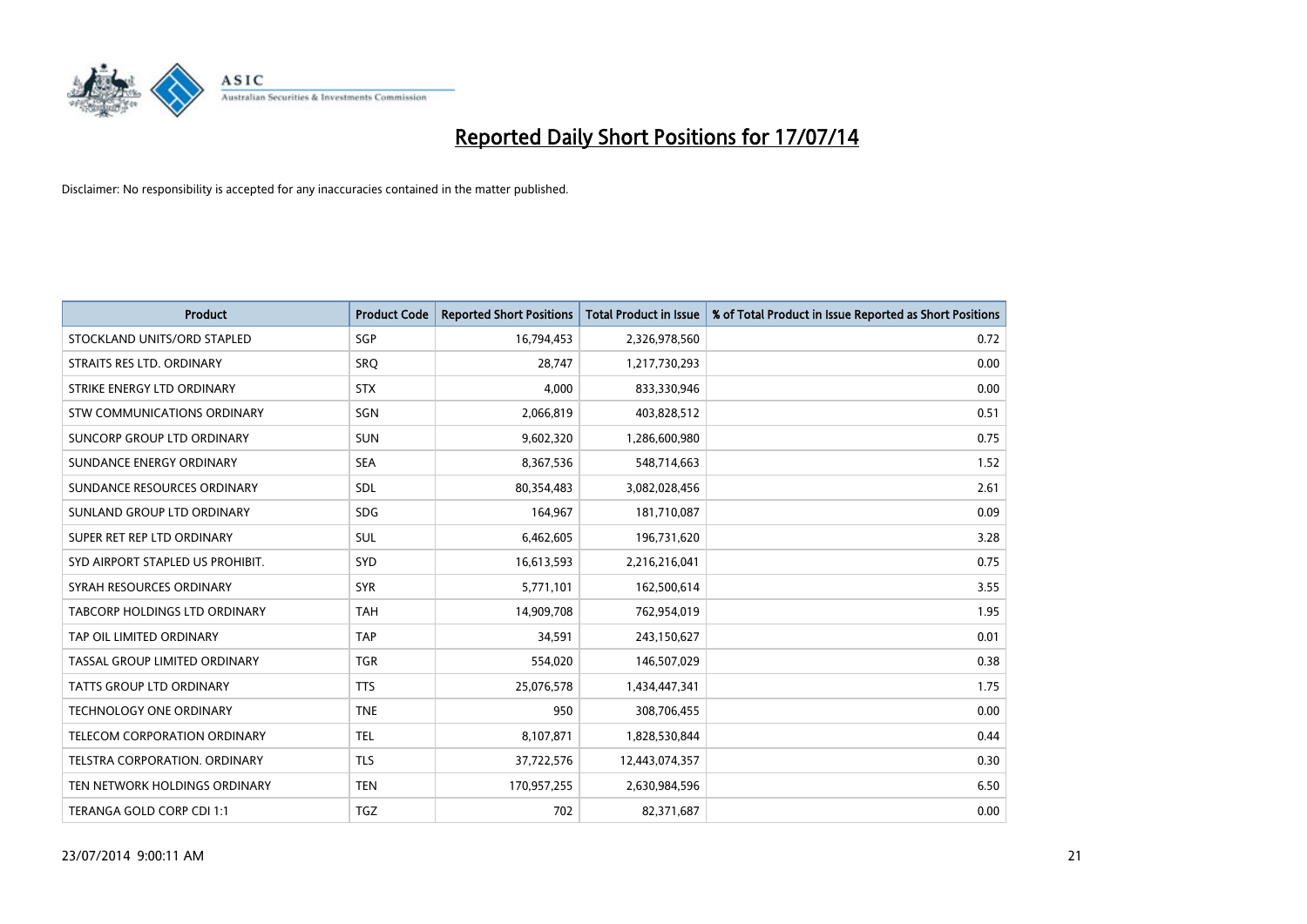

| <b>Product</b>                       | <b>Product Code</b> | <b>Reported Short Positions</b> | <b>Total Product in Issue</b> | % of Total Product in Issue Reported as Short Positions |
|--------------------------------------|---------------------|---------------------------------|-------------------------------|---------------------------------------------------------|
| TFS CORPORATION LTD ORDINARY         | <b>TFC</b>          | 1,768,183                       | 324,157,408                   | 0.55                                                    |
| THE PAS GROUP LTD ORDINARY           | <b>PGR</b>          | 609,390                         | 136,690,860                   | 0.45                                                    |
| THE REJECT SHOP ORDINARY             | <b>TRS</b>          | 3,307,976                       | 28,844,648                    | 11.47                                                   |
| THORN GROUP LIMITED ORDINARY         | <b>TGA</b>          | 53,166                          | 149,494,813                   | 0.04                                                    |
| <b>TIGER RESOURCES ORDINARY</b>      | <b>TGS</b>          | 2,031,706                       | 898,784,227                   | 0.23                                                    |
| TITAN ENERGY SERVICE ORDINARY        | <b>TTN</b>          | 20,000                          | 50,585,915                    | 0.04                                                    |
| TOLL HOLDINGS LTD ORDINARY           | <b>TOL</b>          | 28,511,281                      | 717,133,875                   | 3.98                                                    |
| TOX FREE SOLUTIONS ORDINARY          | <b>TOX</b>          | 3,686,301                       | 133,752,359                   | 2.76                                                    |
| TPG TELECOM LIMITED ORDINARY         | <b>TPM</b>          | 11,261,263                      | 793,808,141                   | 1.42                                                    |
| <b>TRADE ME GROUP ORDINARY</b>       | <b>TME</b>          | 2,845,562                       | 396,584,956                   | 0.72                                                    |
| TRANSFIELD SERVICES ORDINARY         | <b>TSE</b>          | 28,334,023                      | 512,457,716                   | 5.53                                                    |
| TRANSPACIFIC INDUST, ORDINARY        | <b>TPI</b>          | 667,833                         | 1,579,472,080                 | 0.04                                                    |
| TRANSURBAN GROUP TRIPLE STAPLED SEC. | <b>TCL</b>          | 15,076,265                      | 1,896,384,069                 | 0.80                                                    |
| <b>TREASURY GROUP ORDINARY</b>       | <b>TRG</b>          | 29,034                          | 23,070,755                    | 0.13                                                    |
| TREASURY WINE ESTATE ORDINARY        | <b>TWE</b>          | 27,007,691                      | 649,427,560                   | 4.16                                                    |
| TRITON MIN LTD ORDINARY              | <b>TON</b>          | 70,400                          | 272,861,526                   | 0.03                                                    |
| TROY RESOURCES LTD ORDINARY          | <b>TRY</b>          | 2,287,931                       | 195,034,997                   | 1.17                                                    |
| UGL LIMITED ORDINARY                 | UGL                 | 18,387,043                      | 166,511,240                   | 11.04                                                   |
| UNILIFE CORPORATION CDI 6:1          | <b>UNS</b>          | 120,000                         | 268,300,092                   | 0.04                                                    |
| URANEX LIMITED ORDINARY              | <b>UNX</b>          | 86,621                          | 262,089,567                   | 0.03                                                    |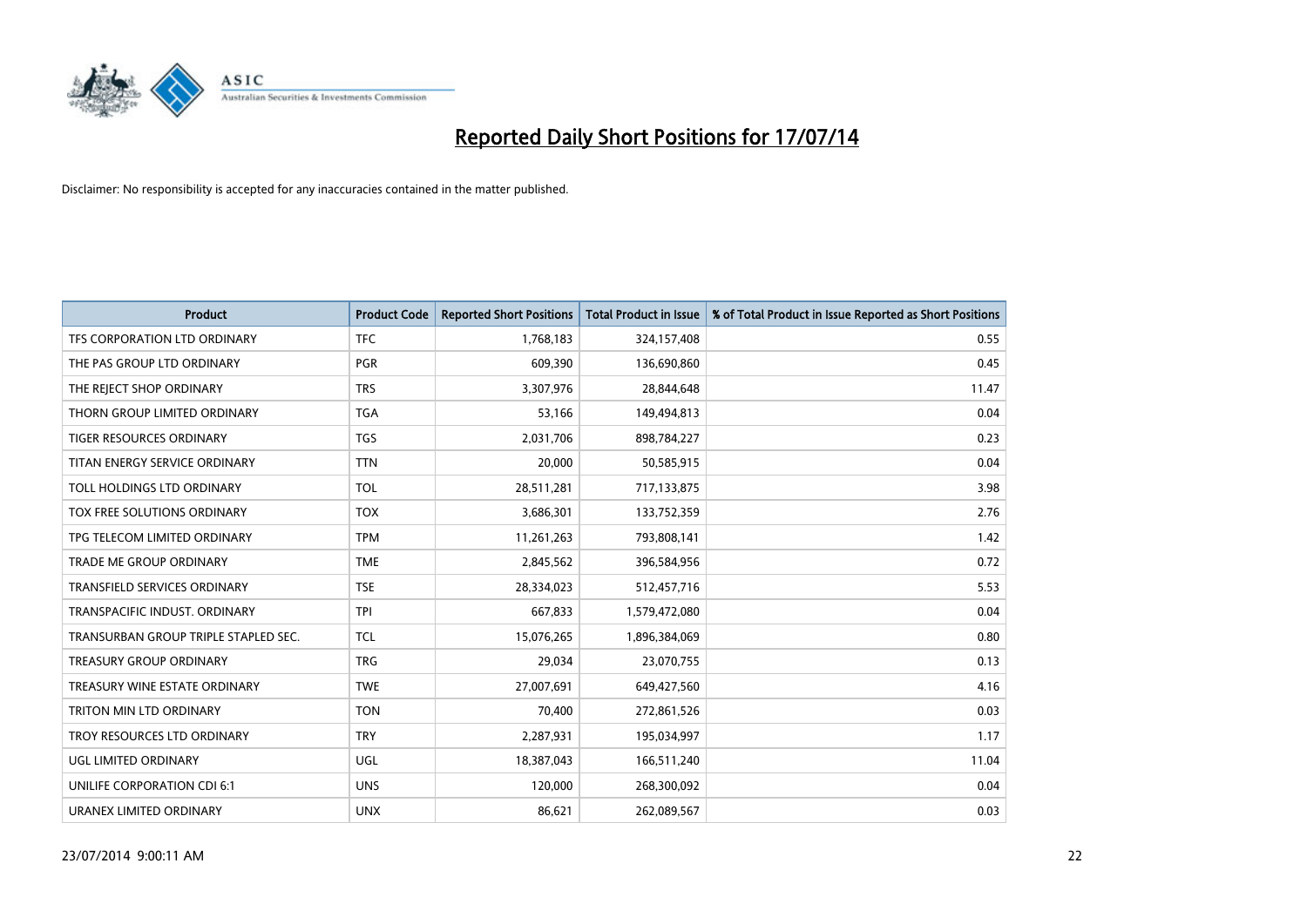

| <b>Product</b>                       | <b>Product Code</b> | <b>Reported Short Positions</b> | <b>Total Product in Issue</b> | % of Total Product in Issue Reported as Short Positions |
|--------------------------------------|---------------------|---------------------------------|-------------------------------|---------------------------------------------------------|
| <b>UXC LIMITED ORDINARY</b>          | <b>UXC</b>          | 3,054,706                       | 322,477,434                   | 0.95                                                    |
| <b>VEDA GROUP LTD ORDINARY</b>       | <b>VED</b>          | 16,359,847                      | 842,055,406                   | 1.94                                                    |
| <b>VILLAGE ROADSHOW LTD ORDINARY</b> | <b>VRL</b>          | 1,274,828                       | 159,504,142                   | 0.80                                                    |
| <b>VIRGIN AUS HLDG LTD ORDINARY</b>  | <b>VAH</b>          | 61,510,127                      | 3,514,825,734                 | 1.75                                                    |
| <b>VIRTUS HEALTH LTD ORDINARY</b>    | <b>VRT</b>          | 4,129,258                       | 79,722,678                    | 5.18                                                    |
| <b>VOCATION LTD ORDINARY</b>         | <b>VET</b>          | 12,074,015                      | 202,899,894                   | 5.95                                                    |
| <b>VOCUS COMMS LTD ORDINARY</b>      | <b>VOC</b>          | 323,761                         | 92,937,334                    | 0.35                                                    |
| WARRNAMBOOL CHEESE ORDINARY          | <b>WCB</b>          | 5,038                           | 56,098,797                    | 0.01                                                    |
| WATPAC LIMITED ORDINARY              | <b>WTP</b>          | 2,615                           | 186,489,922                   | 0.00                                                    |
| WEBJET LIMITED ORDINARY              | <b>WEB</b>          | 1,260,161                       | 79,397,959                    | 1.59                                                    |
| WESFARMERS LIMITED ORDINARY          | <b>WES</b>          | 5,802,038                       | 1,143,274,951                 | 0.51                                                    |
| <b>WESTERN AREAS LTD ORDINARY</b>    | <b>WSA</b>          | 15,900,382                      | 232,310,014                   | 6.84                                                    |
| WESTERN DESERT RES. ORDINARY         | <b>WDR</b>          | 5,951,982                       | 620,049,919                   | 0.96                                                    |
| WESTERN DESERT RES. RIGHTS 31-MAR-14 | <b>WDRR</b>         | 17,835                          | 120,009,662                   | 0.01                                                    |
| <b>WESTFIELD CORP STAPLED</b>        | <b>WFD</b>          | 4,919,023                       | 2,078,089,686                 | 0.24                                                    |
| WESTFIELD GROUP ORD/UNIT STAPLED SEC | <b>WDC</b>          | 1,889,435                       | 2,078,089,686                 | 0.09                                                    |
| WESTFIELD RETAIL TST UNIT STAPLED    | <b>WRT</b>          | 74,483                          | 2,979,214,029                 | 0.00                                                    |
| <b>WESTPAC BANKING CORP ORDINARY</b> | <b>WBC</b>          | 20,187,487                      | 3,109,048,309                 | 0.65                                                    |
| WHITE ENERGY COMPANY ORDINARY        | <b>WEC</b>          | 31,950                          | 328,374,494                   | 0.01                                                    |
| WHITEHAVEN COAL ORDINARY             | <b>WHC</b>          | 78,331,603                      | 1,025,760,027                 | 7.64                                                    |